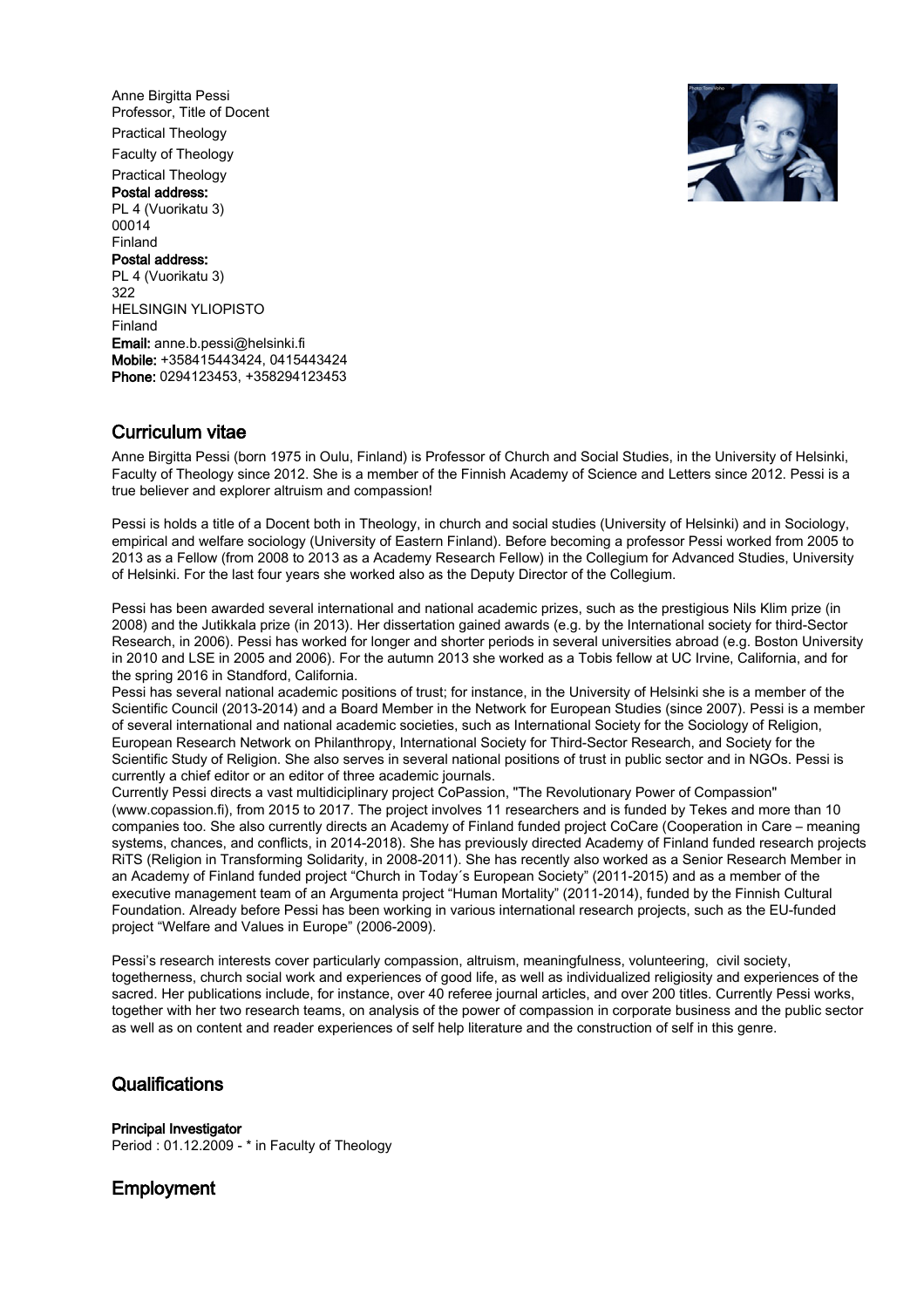## Professor

Practical Theology University of Helsinki Finland 1 Aug 2012  $\rightarrow$  present

## Title of a Docent

Title of Docent Faculty of Theology University of Helsinki Finland 1 Jan 2010 → present

## Practical Theology

University of Helsinki Finland 1 Dec 1999  $\rightarrow$  present

## Title of a Docent

Itä-Suomen yliopisto 1 Jan 2006  $\rightarrow$  present

# Publications

## In search of copassion: Creating a novel concept to promote re-enchantment at work

Pessi, A. B., Seppanen, A. M., Spannari, J., Gronlund, H., Martela, F. & Paakkanen, M., Jan 2022, In: BRQ-Business research quarterly. 25, 1, p. 82-97 16 p., 23409444211058179.

## Awakening Compassion in Managers: A New Emotional Skills Intervention to Improve Managerial Compassion

Paakkanen, M., Martela, F., Hakanen, J., Uusitalo, L. & Pessi, A., Dec 2021, In: Journal of Business & Psychology. 36, 6, p. 1095–1108 14 p.

## Responding to Positive Emotions at Work: The Four Steps and Potential Benefits of a Validating Response to Coworkers' Positive Experiences

Paakkanen, M., Martela, F. & Pessi, A., 11 Oct 2021, In: Frontiers in Psychology. 12, 14 p., 668160.

## Exploring concepts of compassion in care home settings: a scoping review protocol

Evans, J., Grant, E., Pessi, A. B., Evans, L. & Voolma, S., Oct 2021, In: BMJ Open. 11, 10, 4 p., 055033.

## Global Philanthropy: Does Institutional Context Matter for Charitable Giving?

Wiepking, P., Handy, F., Park, S., Neumayr, M., Bekkers, R., Breeze, B., de Wit, A., Einolf, C. J., Gricevic, Z., Scaife, W., Bethmann, S., Breen, O. B., Kang, C., Katz, H., Krasnopolskaya, I., Layton, M. D., Mersianova, I., Lo, K-T., Osili, U., Pessi, A. B. & 3 others, Sivesind, K. H., Yamauchi, N. & Yang, Y., Aug 2021, In: Nonprofit and Voluntary Sector Quarterly. 50, 4, p. 697-728 32 p., 0899764021989444.

## Nourishing Compassion in Finnish Kindergarten Head Teachers: How Character Strength Training Influences Teachers' Other-Oriented Behavior

Vuorinen, K., Pessi, A. B. & Uusitalo, L., Mar 2021, In: Early Childhood Education Journal. 49, 2, p. 163-176 14 p.

## Generosity in times of crisis: Finnish helping behaviours during the COVID-19 pandemic

Grönlund, H., Pessi, A. & Berki, Z., 2021, Indianapolis: Global Generosity Project. 16 p.

## Kristallipallo: Empatia

Pessi, A., 2021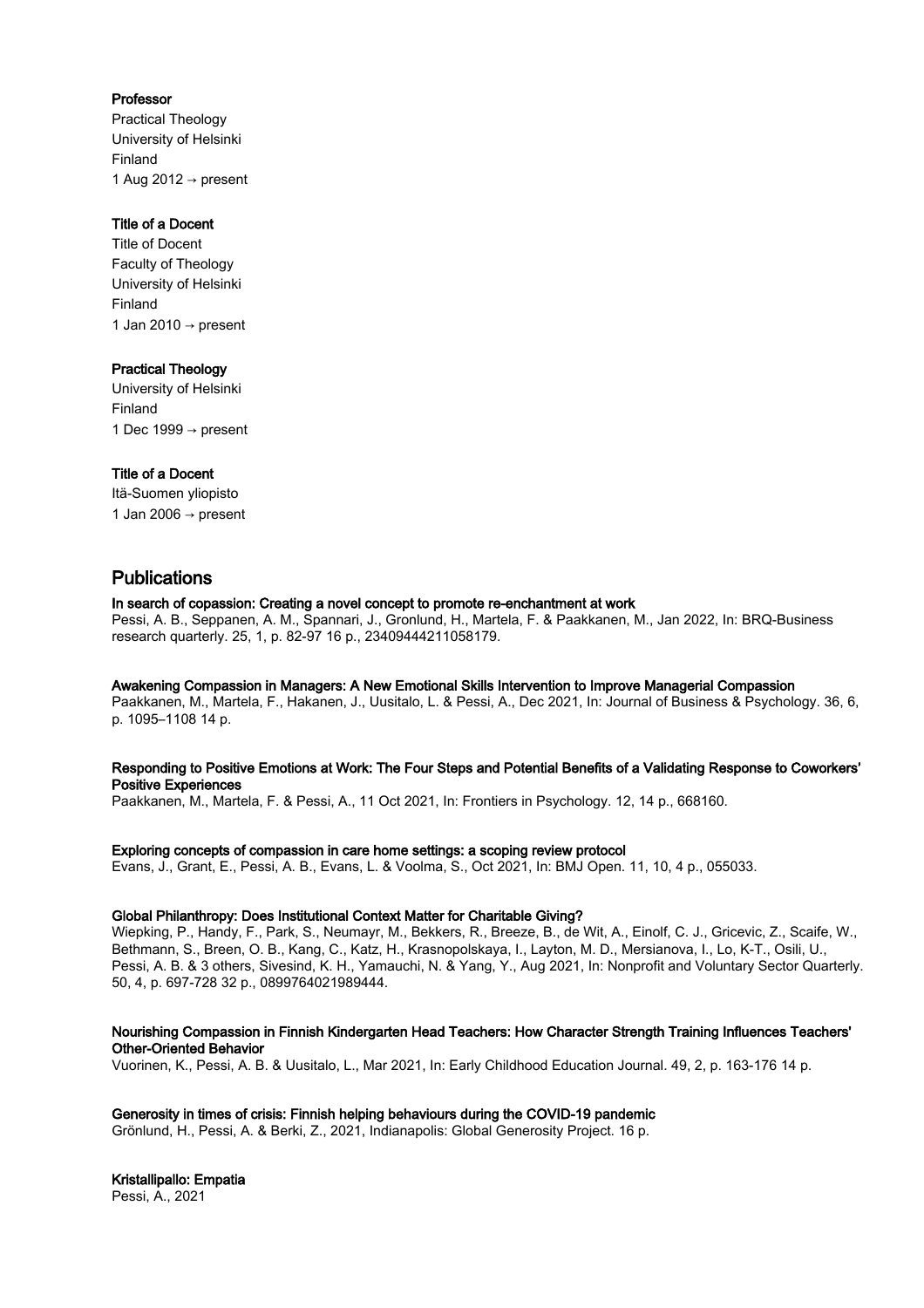## Sekä myötätuntoallergia että myötätuntovouhotus perustuvat väärinymmärryksille

Seppänen, A. M., Pessi, A. & Spännäri, J., 2021, In: CoHumans-verkkosivusto.

## What is above everything? Conceptions of the sacred among Finnish youth

Ranta, M., Grönlund, H. & Pessi, A. B., 2021, Good Teachers for Tomorrow's Schools: Purpose, Values, and Talents in Education. Kuusisto, E., Ubani, M., Nokelainen, P. & Toom, A. (eds.). Leiden: Brill, p. 111-128 18 p. (Moral Development and Citizenship Education; vol. 16).

#### Altruism

Pessi, A., 2020, International Encyclopedia of Civil Society. List, R. A., Anheier, H. K. & Toepler, S. (eds.). 2. ed. Cham: Springer

#### Inhimillinen yhteys ei täysin toteudu etätyössä – parhaimpienkaan vinkkilistojen avulla

Pessi, A., 2020, In: CoHumans-verkkosivusto.

## Jokaiselle jokin on pyhää – mutta mikä ja missä?

Pessi, A., 2020, In: Areiopagi.fi. 2020

Joskus myötätunto on oikeudenmukaisuuttakin tärkeämpi taito johtajalle

Pessi, A. & Seppänen, A. M., 2020, CoHumans.

## Myötätunnon rajat – ja miksi se silti päihittää empatian

Seppänen, A. M. & Pessi, A., 2020, CoHumans.

Riippuu meistä, muistetaanko korona-aika myötätuntoisista auttajista vai itsekkäistä pedoista Pessi, A. & Seppänen, A. M., 2020, CoHumans.

#### Toimijana terapeuttisessa kulttuurissa: Tutkimus oma-apukirjallisuuden lukijoiden lukukokemuksista

Salonen, A. S. & Pessi, A., 2020, In: Kulttuurintutkimus. 36, 3-4, p. 16-30 15 p.

#### "If you are in the search of eternity – live in the present, live in love". The intersubjectivity and its relation to religion and spirituality in self-help literature.

Pessi, A. & Salonen, A. S., 2020, (Accepted/In press) In: Journal of Contemporary Religion.

#### Vapaaehtoistoiminnan itseisarvo

Pessi, A. & Grönlund, H., Dec 2019, Vapaaehtoistoiminnan arvo. Hirvonen, S. & Puolitaival, S. (eds.). Kansalaisareena ry , p. 116-123 8 p. (Kansalaisareenan julkaisuja ; no. 2/2019).

## Inhimillisestä kestävä etätyö koronakeväänä. Keskustelunavaus ja raportti myötätuntoa ja eettisiä haasteita kuvaavasta aineistosta.

Pessi, A., 2019

## Organisaatiot haparoivat moraalikysymyksissä, koska niiltä puuttuu ymmärrys siitä, mitä etiikka on

Seppänen, A. M. & Pessi, A., 2019, CoHumans.

#### Rohkeus toimia myötätuntoisesti työyhteisössä

Pessi, A., 2019, Kaikenlaista rohkeutta. Hetemäki, I., Koskinen, H., Pulkkinen, T. & Väliverronen, E. (eds.). Helsinki: Gaudeamus, p. 179-180 2 p.

## Pyhyyden ytimessä: Tutkimus suomalaisten arvoista ja pyhyyden kokemisesta

Pessi, A. B., Pitkänen, V., Westinen, J. & Grönlund, H., 12 Dec 2018, Helsinki: Suomen kulttuurirahasto. 85 p.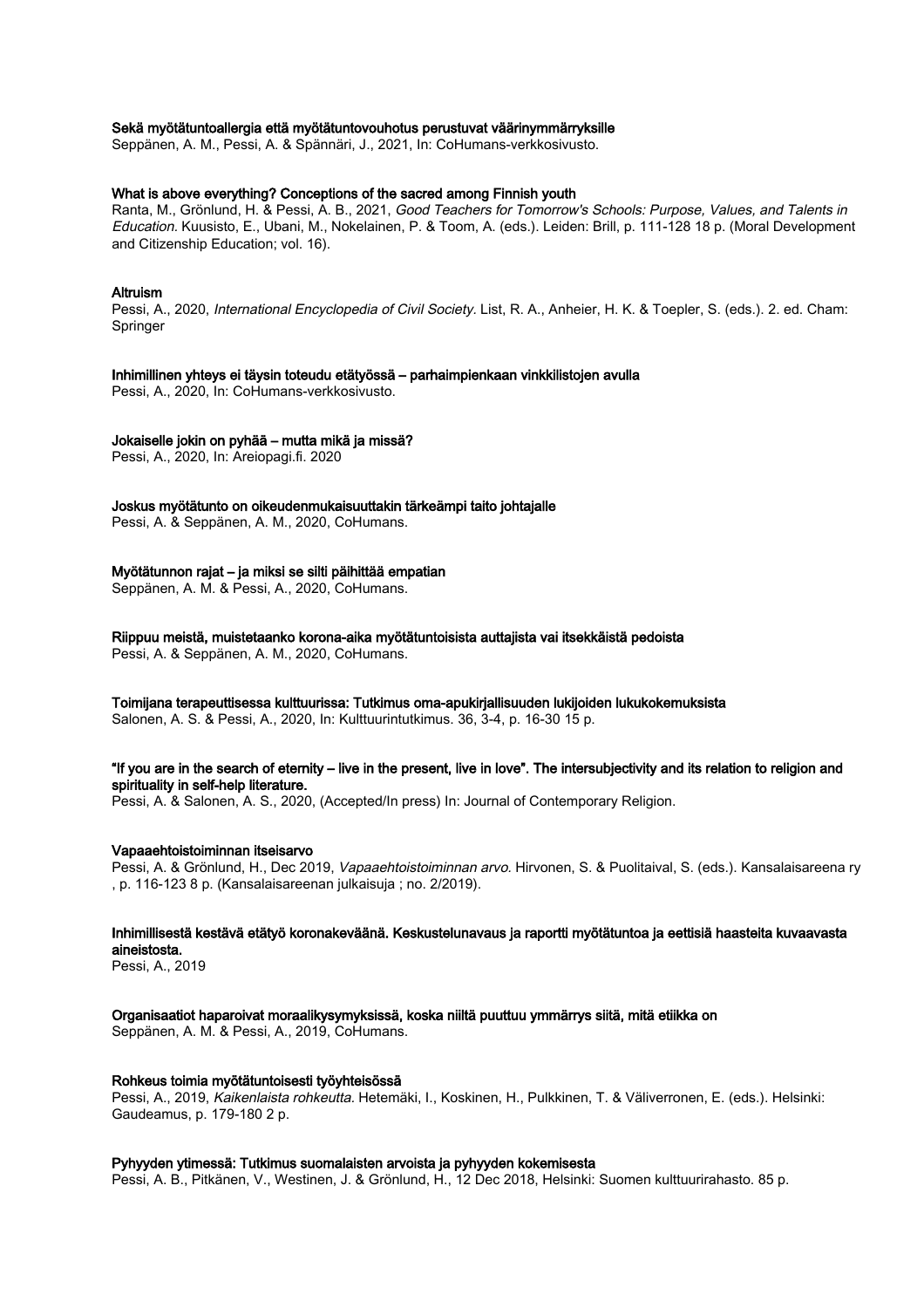## Significant Work Is About Self-Realization and Broader Purpose: Defining the Key Dimensions of Meaningful Work

Martela, F. & Pessi, A. B., 26 Mar 2018, In: Frontiers in Psychology. 9, 15 p., 363.

#### "Yrityksissä painottuu se, millainen ihminen asiaa on tekemässä"

Pessi, A., 2018, Art House.

## Julkinen ja yksityinen: uskonnon monipaikkaisuus

Pessi, A. B. & Grönlund, H., 2018, Uskontososiologia. Ketola, K., Martikainen, T. & Taira, T. (eds.). Turku: Eetos ry, p. 100-112 13 p. (Eetos-julkaisuja; no. 20).

#### Practicing Compassionate Leadership and Building Spirals of Inspiration in Business and Public Sector

Pessi, A. B. & Hakanen, J., 2018, Practicing Servant Leadership: Developments in Implementation. van Dierendonck, D. & Patterson, K. (eds.). Basingstoke: Palgrave Macmillan, p. 119-140 22 p.

#### Social cohesion: from research to practice

Angell, O. H., Laiho, M. T. M., Pessi, A. B. & Zrinščak, S., 2018, Religion and welfare in Europe: Gendered and minority perspectives. Molokotos-Liederman, L., Bäckström, A. & Davie, G. (eds.). Bristol, UK: Policy Press, p. 53-74 22 p.

#### Yksin yliopistokaupungissa: opiskelijoiden yksinäisyyskokemukset elämänkulun tutkimusperinteen näkökulmasta

Välimäki, V., Ranta, M. A. M., Grönlund, H., Junttila, N. & Pessi, A. B., 2018, In: Nuorisotutkimus. 36, 3, p. 38-56 19 p.

## Kirkkososiologia tänään: Yhteiskunnan muutokset haastavat pohtimaan oppiaineen luonnetta

Salonen, A. S., Pessi, A. B., Nortomaa, A. I. & Penttilä, M., Dec 2017, In: Teologinen Aikakauskirja. 122, 5-6, p. 487-495 9 p.

#### Onko myötätunto vain naisten taito?

Pessi, A. B. & Seppänen, A. M., 21 Sep 2017, In: CoPassion-tutkimushanke sivusto.

#### "Herätkää pöljät!": Minuus, yhteiskunta ja muutos self-help-kirjallisuudessa

Salmenniemi, S. & Pessi, A. B., 2017, In: Kulttuurintutkimus. 34, 1, p. 3-14 12 p.

#### Christianity and the Roots of Morality: Philosophical, Early Christian, and Empirical Perspectives

Luomanen, P. T. J. (ed.), Pessi, A. B. (ed.) & Pyysiäinen, I. E. (ed.), 2017, Leiden: Brill . 320 p. (Philosophical Studies in Science and Religion; vol. 8)

## Dazed and Amazed by Moonlight: Exploring Sense of Meaning as the Mediator of the Effects of Religion, Belonging, and Benevolence on Well-Being

Pessi, A. B., 2017, In: Nordic Journal of Religion and Society. 30, 1, p. 24-42 19 p.

#### Introduction

Luomanen, P. T. J., Pessi, A. B. & Pyysiäinen, I. E., 2017, Christianity and the Roots of Morality: Philosophical, Early Christian, and Empirical Perspectives. Luomanen, P., Pessi, A. B. & Pyysiäinen, I. (eds.). Leiden: Brill , p. 1-22 22 p. (Philosophical Studies in Science and Religion; vol. 8).

## Kuinka edistää myötätuntoa arjessa?

Pessi, A. B. & Martela, M. J. S., 2017, Myötätunnon mullistava voima. Pessi, A. B., Martela, F. & Paakkanen, M. (eds.). Jyväskylä: PS-kustannus, p. 304-305 2 p.

#### Kuinka oppia tunnetaitoja?

Paakkanen, M. A., Martela, M. J. S., Rantanen, J. & Pessi, A. B., 2017, Myötätunnon mullistava voima. Pessi, A. B., Martela, F. & Paakkanen, M. (eds.). Jyväskylä: PS-kustannus, p. 124-147 24 p.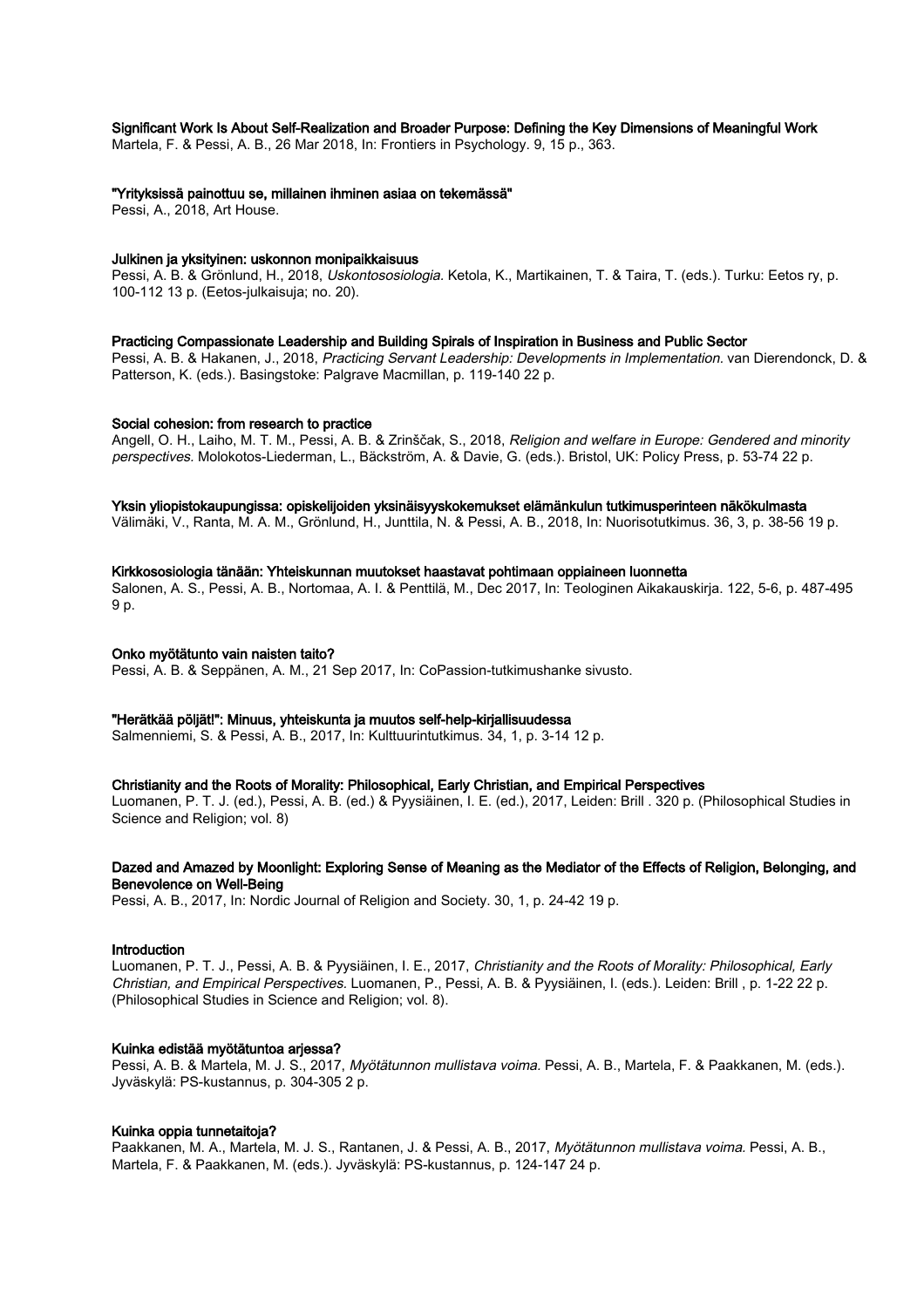### Lujasti lempeä: Myös töissä

Kallio, M. & Pessi, A. B., 2017, Myötätunnon mullistava voima. Pessi, A. B., Martela, F. & Paakkanen, M. (eds.). Jyväskylä: PS-kustannus, p. 306-315 10 p.

## **Lukijalle**

Pessi, A. B., Martela, M. J. S. & Paakkanen, M. A., 2017, Myötätunnon mullistava voima. Pessi, A. B., Martela, F. & Paakkanen, M. (eds.). Jyväskylä: PS-kustannus, p. 8-9 2 p.

#### Miksi myötätunto on erityisen tärkeää terveys- ja sosiaalialalla?

Worline, M. & Pessi, A. B., 2017, Myötätunnon mullistava voima. Pessi, A. B., Martela, F. & Paakkanen, M. (eds.). Jyväskylä: PS-kustannus, p. 244-245 2 p.

#### Mikä myötätuntoa estää työpaikkojen arjessa?

Pessi, A. B., 2017, Myötätunnon mullistava voima. Pessi, A. B., Martela, F. & Paakkanen, M. (eds.). Jyväskylä: PSkustannus, p. 54-55 2 p.

#### Myötäinto: Iloon ja innostukseen vastaaminen

Pessi, A. B., Seppänen, A. M., Grönlund, H., Paakkanen, M. A. & Spännäri, J. A-L., 2017, Myötätunnon mullistava voima. Pessi, A. B., Martela, F. & Paakkanen, M. (eds.). Jyväskylä: PS-kustannus, p. 56-76 21 p.

## Myötätunnon kehollisuus: Mitä ihmettä?

Pessi, A. B., Bojner Horwitz, E. & Worline, M., 2017, Myötätunnon mullistava voima. Pessi, A. B., Martela, F. & Paakkanen, M. (eds.). Jyväskylä: PS-kustannus, p. 148-150 3 p.

#### Myötätunnon mullistava voima

Pessi, A. B. (ed.), Martela, M. J. S. (ed.) & Paakkanen, M. A. (ed.), 2017, Jyväskylä: PS-kustannus. 317 p.

#### Myötätunto: Ihmisyyteen vastaaminen

Seppänen, A. M., Pessi, A. B., Grönlund, H. & Paakkanen, M. A., 2017, Myötätunnon mullistava voima. Pessi, A. B., Martela, F. & Paakkanen, M. (eds.). Jyväskylä: PS-kustannus, p. 35-53 19 p.

#### Myötätunto ja merkityksellisyys työssä

Juntunen, E. I., Pessi, A. B., Aaltonen, T., Martela, M. J. S. & Syrjänen, T., 2017, Myötätunnon mullistava voima. Pessi, A. B., Martela, F. & Paakkanen, M. (eds.). Jyväskylä: PS-kustannus, p. 104-122 19 p.

#### Myötätuntoa tarvitaan kaikenlaisilla työpaikoilla

Seppänen, A. M. & Pessi, A. B., 2017, In: Työterveyslääkäri. 35, 4, p. 54-57 4 p.

## Myötätuntoinen johtaminen

Hakanen, J. J., Kuusela, S. & Pessi, A. B., 2017, Myötätunnon mullistava voima. Pessi, A. B., Martela, F. & Paakkanen, M. (eds.). Jyväskylä: PS-kustannus, p. 281-303 23 p.

#### Myötätuntoista ihmistä ja työelämää etsimässä

Pessi, A. B. & Martela, M. J. S., 2017, Myötätunnon mullistava voima. Pessi, A. B., Martela, F. & Paakkanen, M. (eds.). Jyväskylä: PS-kustannus, p. 12-34 23 p.

#### Suomen evankelis-luterilaisen kirkon uusi julkinen rooli? Kansalaisten odotukset kirkon hyvinvointityölle

Grönlund, H. & Pessi, A. B., 2017, In: Teologinen Aikakauskirja. 122, 2, p. 116-133 18 p.

#### Vapaaehtoistoiminta töissä: Myötätuntoa, merkityksellisyyttä ja tulosta

Grönlund, H., Seppänen, A. M. & Pessi, A. B., 2017, Myötätunnon mullistava voima. Pessi, A. B., Martela, F. & Paakkanen, M. (eds.). Jyväskylä: PS-kustannus, p. 204-224 21 p.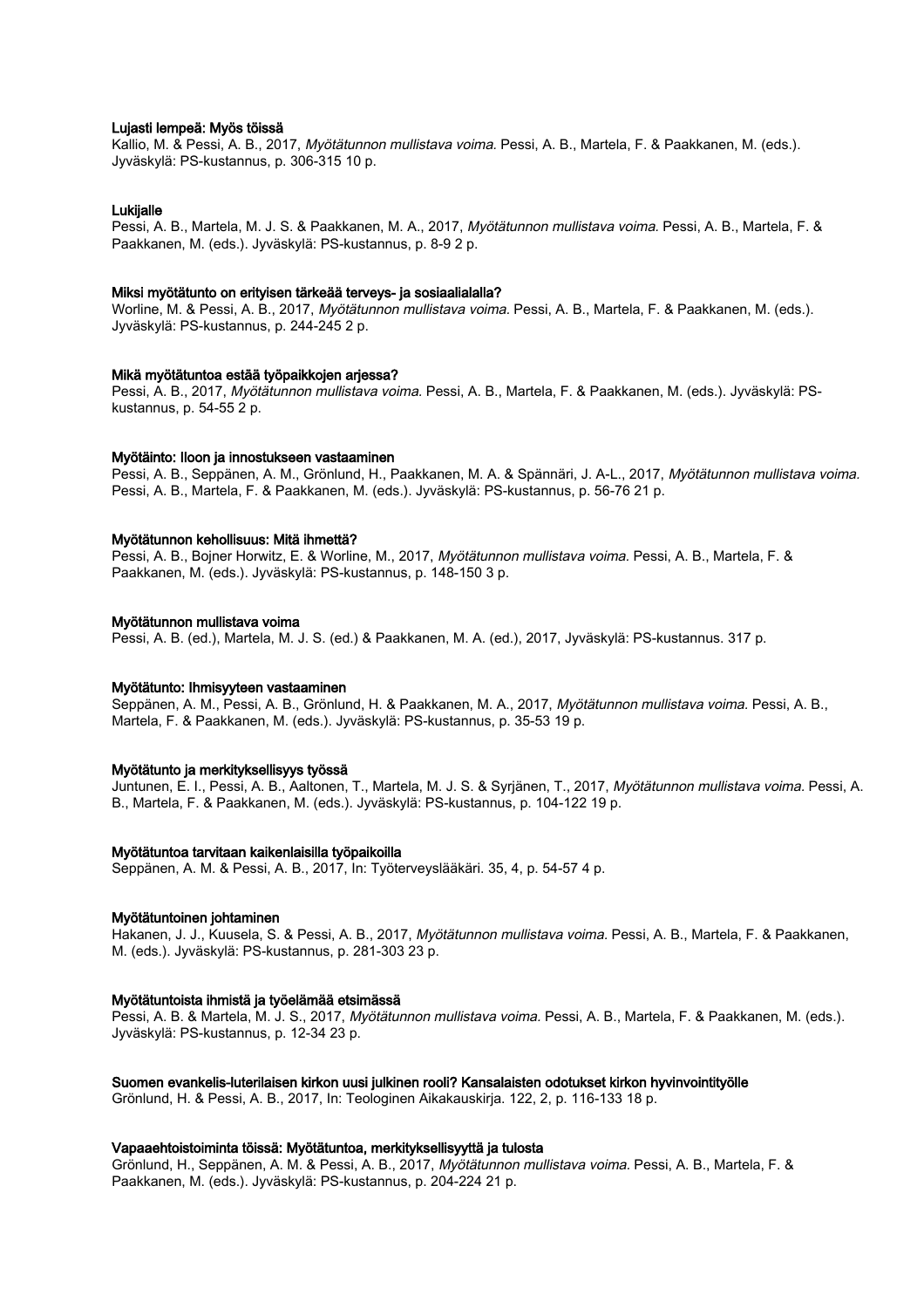## Young Adults' Conceptions of the Sacred in Finland Today

Ranta, M. A. M., Pessi, A. B. & Grönlund, H., 2017, In: Young. 25, 1, p. 45-65 21 p.

#### Myötäinto - miksi?

Pessi, A. B., 7 Jun 2016, In: CoPassion-tutkimushanke sivusto.

#### Myötäinto - elämän, kuoleman ja kukkien kysymys

Pessi, A. B., 16 May 2016, In: CoPassion-tutkimushanke sivusto.

## Kohti inhimillisempää yrityselämää

Paakkanen, M. A., Martela, F. & Pessi, A. B., Feb 2016, Talous ja moraali. Kivistö, S., Pihlström, S. & Tolonen, M. (eds.). Gaudeamus

## Volunteering in Religious Congregations and Faith-Based Associations

Cnaan, R. A., Zrinščak, S., Smith, D. H., Grönlund, H., Hu, M., Kinoti, M. D., Knorre, B., Kumar, P. & Pessi, A. B., 2016, Palgrave Handbook of Volunteering, Civic Participation, and Nonprofit Associations. Smith, D. H., Stebbins, R. A. & Grotz, J. (eds.). London: Palgrave Macmillan, p. 472-494 23 p.

#### Merkityksellisyys kumpuaa myötätunnosta

Pessi, A. B., 29 Sep 2015, In: Parempi bisnes -blogi.

## Authentic and Vicarious: Exploring the Manifold Privatized Meanings of a Religious Community

Pessi, A. B., 2015, Modernities, Memory and Mutations: Grace Davie and the Study of Religion. Day, A. & Lövheim, M. (eds.). Ashgate Publishing, Ltd, p. 195-211

## Gender differences in student volunteering in 14 countries.

Pessi, A. B., 2015, (Submitted) In: Gender and Education.

#### Giving in Finland: the multidimensional role of giving in a context of a changing welfare model

Grönlund, H. & Pessi, A. B., 2015, The Palgrave Handbook of Global Philanthropy. Wiepking, P. & Handy, F. (eds.). London: Palgrave Macmillan, p. 155-169 15 p.

#### Hyvää elämää etsimässä: Kohti välittämistä ja myötätuntoa

Pessi, A. B. & Paakkanen, M. A., 2015, In: Diakonian tutkimus. 12, 1, p. 72-88 17 p.

#### Myötätunnon haaste

Pessi, A. B., 2015, In: Diakonian tutkimus. 12, 2, p. 101-105 5 p.

#### Myötätunto onnen lähteenä

Pessi, A. B., 2015, Positiivisen psykologian voima. Uusitalo-Malmivaara, L. (ed.). 2. ed. Jyväskylä: PS-kustannus, p. 179- 199 21 p.

#### National Social Models and Helping Others in the EU

Pessi, A. B. & Saari, J., 2015, Solidarity: Theory and Practice. Laitinen, A. & Pessi, A. B. (eds.). Lexington Books, p. 238-271 34 p.

#### Solidarity: Theory and practice. An Introduction

Pessi, A. B. & Laitinen, A., 2015, Solidarity: Theory and Practice. Lexington Books, 29 p.

## Solidarity: Theory and Practice

Pessi, A. B. (ed.) & Laitinen, A. (ed.), 2015, London: Lexington Books. 376 p.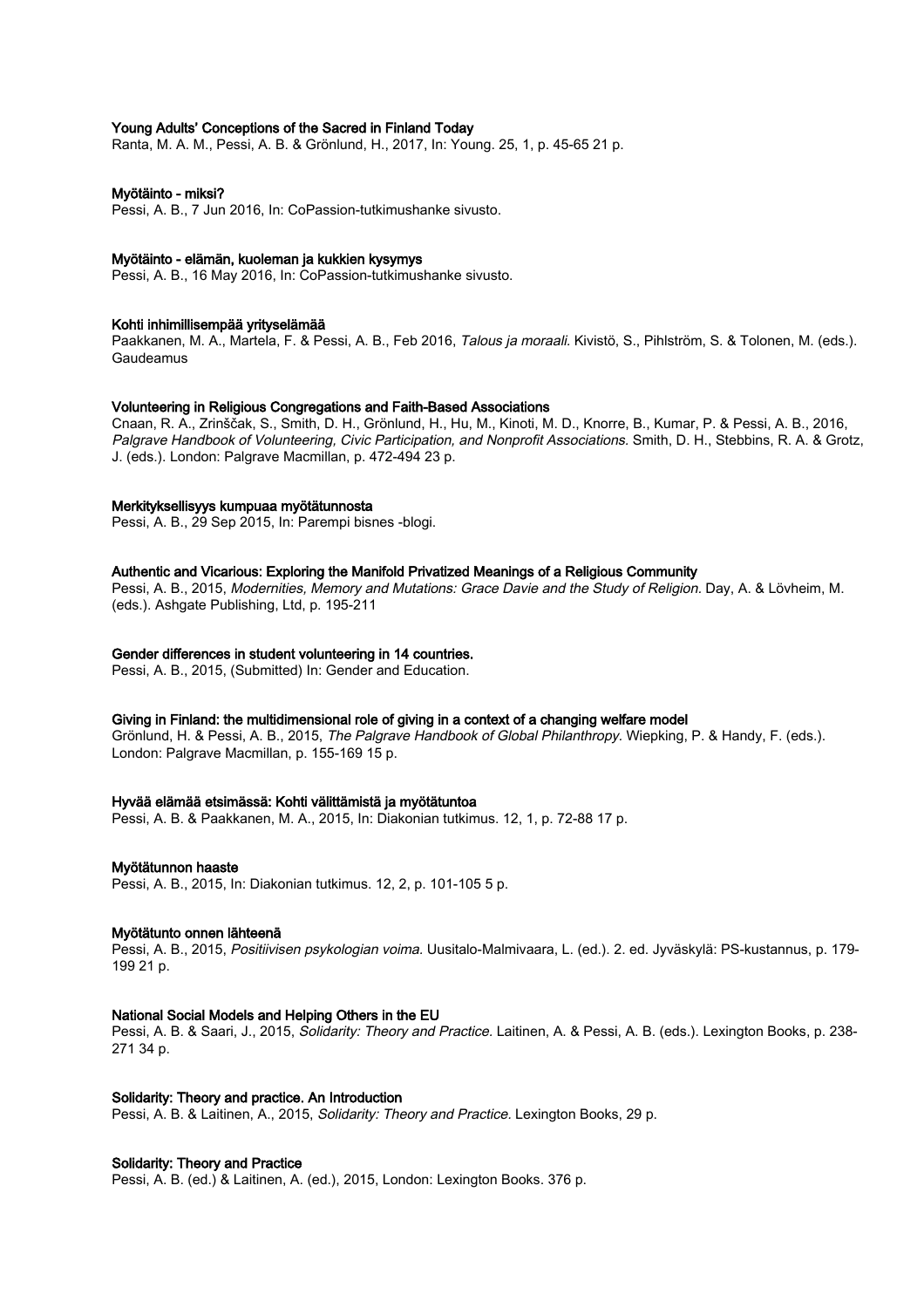## Solidarity and Motivations to Help Others: The Case of Finns

Pessi, A. B. & Laitinen, A., 2015, Solidarity : Theory and Practice. Pessi, A. B. & Laitinen, A. (eds.). Lexington Books, p. 272-298 28 p.

#### The Influence of Religion on Philanthropy across Nations

Grönlund, H. & Pessi, A. B., 2015, The Palgrave Handbook of Global Philanthropy. Wiepking, P. & Handy, F. (eds.). Basingstoke: Palgrave Macmillan, p. 558-569 12 p.

#### Myötätunto onnen lähteenä

Pessi, A. B., 2014, Positiivisen psykologian voima. Uusitalo-Malmivaara, L. (ed.). PS-kustannus, 20 p.

#### Hyvinvointivaltion notkeassa modernissa - Zygmunt Baumanin yhteiskuntapoliittinen aikalaisdiagnoosi

Erola, J., Pessi, A. B. & Saari, J., 2013, Hyvinvointivaltion moderneja klassikoita. Saari, J., Taipale, S. & Kainulainen, S. (eds.). Helsinki: Diakonia-ammattikorkeakoulu, p. 219-237 (Diakonia-ammattikorkeakoulun julkaisuja A Tutkimuksia; no. 38)(Sosiaalipoliittisen yhdistyksen tutkimuksia; no. 64).

#### Köyhä – avun arvoinen?

Pessi, A. B., 2013, In: Diakonian tutkimus. 10, 1, p. 3-6 4 p.

## Privatized Religiosity Revisited: Building an authenticity model of the individual-church relations

Pessi, A. B., 2013, In: Social Compass. 60, 1, p. 3-21 19 p.

## Vapaaehtoistoiminta nuorten mielikuvissa ja motiiveissa

Kuusisto, E. & Pessi, A. B., 26 Sep 2012, Monipolvinen hyvinvointi: Nuorisobarometri 2012. Myllyniemi, S. (ed.). Helsinki: Opetus- ja kulttuuriministeriö, Nuorisotutkimusverkosto, Nuorisoasiain neuvottelukunta, p. 168-179 12 p. (Nuorisotutkimusverkosto/Nuorisotutkimusseura, julkaisuja; no. 127)(Nuorisoasiain neuvottelukunta, julkaisuja; no. 46).

## Authenticity matters: reflections from Lutheran and Muslim perspectives of individual religiosity in post-secularity

Pessi, A. B. & Jeldtoft, N., 2012, Post-Secular Society. Nynäs, P., Lassander, M. & Utriainen, T. (eds.). New Brunswick, N.J.: Transaction Publishers, p. 157-186 30 p.

#### Kapulan vaihto

Hiilamo, H. & Pessi, A. B., 2012, In: Diakonian tutkimus. 1, p. 5-6 2 p.

#### Lahti Case Study Report

Juntunen, E. & Pessi, A. B., 2012, Welfare and Values in Europe: Transitions related to Religion, Minorities and Gender. National Overviews and Case Study Reports. Edgardh, N. & Bäckström, A. (eds.). Uppsala: Uppsala universitet, p. 194- 227 34 p. (Acta Universitatis Upsaliensis. Studies in religion and society; vol. 1, no. 4).

## Overview of the National Situation

Pessi, A. B., Helander, E. & Grönlund, H., 2012, Welfare and Values in Europe: Transitions related to Religion, Minorities and Gender. National Overviews and Case Study Reports. Edgardh, N. & Bäckström, A. (eds.). Uppsala: Uppsala universitet, p. 158-182 25 p. (Acta Universitatis Upsaliensis. Studies in religion and society; vol. 1, no. 4).

## Paikkansa voi löytää eksymällä vieraaseen: A Road to Mecca - The Journey of Muhammad Asad

Pessi, A. B. & Laitinen, A., 2012, In: DocPoint Paper. 2012, 1, p. 15 1 p.

#### Relocating and negotiating the sacred: the reception of a chapel in a shopping mall

Nynäs, P. & Pessi, A. B., 2012, The sacred in the city. Gómez, L. & van Herck, W. (eds.). London: Continuum, p. 161-190 30 p.

## Student Values, Religiosity, and Pro-Social Behavior: A Cross-National Perspective

Cnaan, R., Pessi, A. B., Handy, F., Brudney, J. L., Grönlund, H., Haski-Leventhal, D., Holmes, K., Hustinx, L., Kassam, M. , Pessi, A. B., Zrinščak, S., Cnaan, R. A., Yamauchi, N., Smith, K. & Meijs, L. C. P. M., 2012, In: Diaconia. The Journal for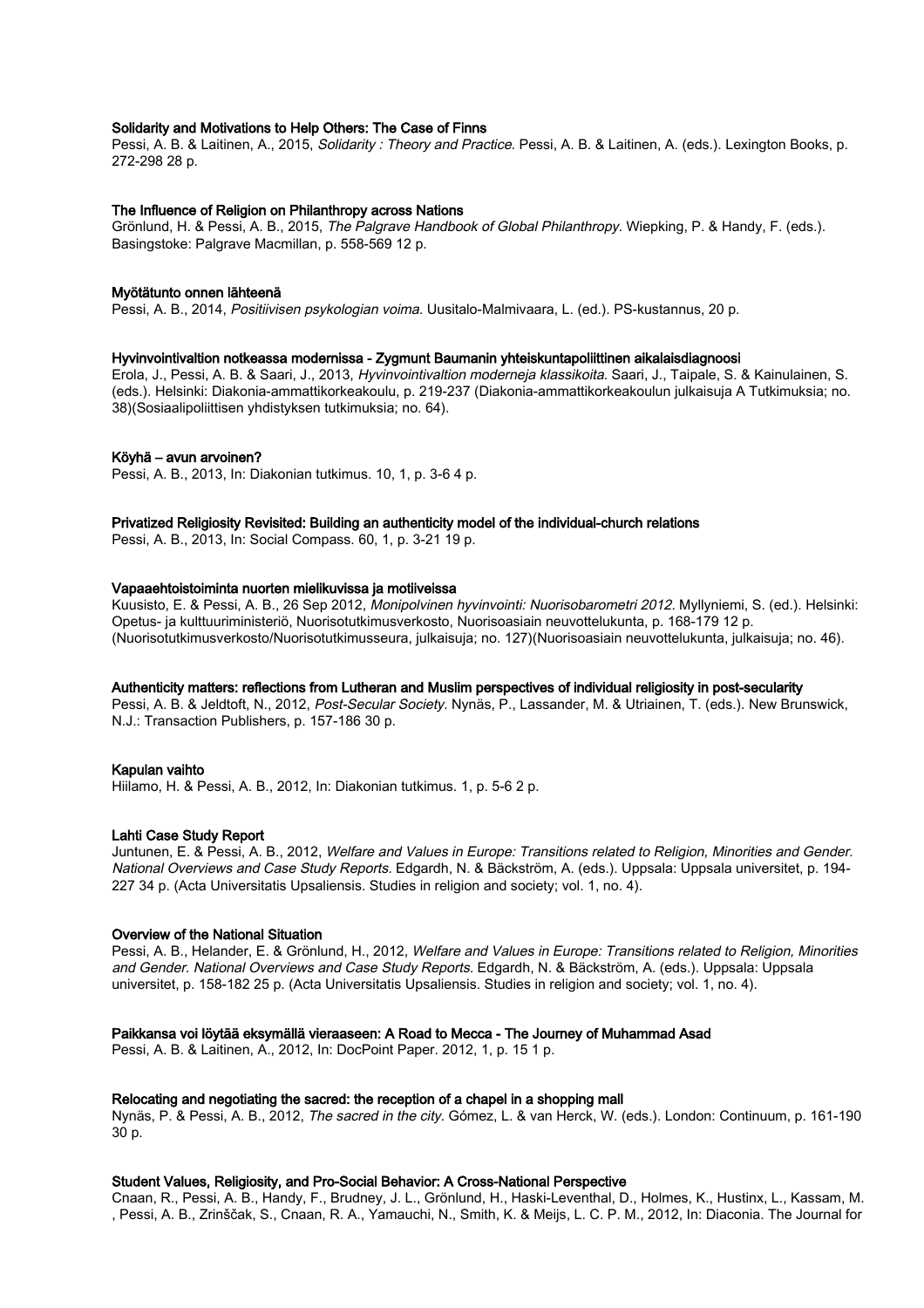the Study of Christian Social Practice . 3, 1, p. 2-25 24 p.

## The Place of the Church: Public Sector or Civil Society? Welfare provision of the Evangelical Lutheran Church of Finland

Pessi, A. B. & Grönlund, H., 2012, In: Journal of Church and State. 54, 3, p. 353-374 22 p.

## Vapaaehtoistoiminta - unelmia ja uhkakuvia systeemiälyn näkökulmasta

Pessi, A. B., 2012, In: Kansalaisyhteiskunta. 3, 2, p. 174-214

## Volontiranje studenata u Zagrebu u komparativnom kontekstu

Zrinščak, S., Lakoš, I., Handy, F., Cnaan, R., Brudney, J. L., Haski-Leventhal, D., Holmes, K., Hustinx, L., Kang, C., Meijs, L., Pessi, A. B., Ranade, B., Smith, K. A. & Yamauchi, N., 2012, In: Revija za socijalnu politiku. 19, 1, p. 25-48 24 p.

## Welfare and Religion in post-apartheid South Africa - European comparisons from a sociological perspective

Pessi, A. B., Middlemiss Le Mon, M. & Pettersson, P., 2012, Welfare, Religion and Gender in Post-apartheid South Africa: Constructing a South-North dialogue. Swart, I. (ed.). Sun Press, 15 p.

## "The parish must be where the people are": A study of a parish shopping-centre project, viewed as communication

Pessi, A. B., 2012, In: Implicit Religion. 15, 3, p. 289-322 34 p.

## Oikeus hoivaan, oikeus hoivata: Pohdintoja vapaaehtoistoiminnan tukemisesta

Pessi, A. B., Oravasaari, T., Lehtinen, S., Seppänen, M. & Pöyhönen, P., 21 Oct 2011, In: (until 1953): Alkoholiliikkeen Aikakauskirja. 5

## Kirkon vapaaehtoistyössä voimaa

Pessi, A. B., 2 Sep 2011, In: Kotimaa24-verkkolehti.

## Vapaaehtoistyössä on voimaa.

Pessi, A. B., 1 Sep 2011, In: Kotimaa. p. 7 1 p.

## What gives? Cross-national differences in students' giving behavior

Kang, C., Handy, F., Hustinx, L., Cnaan, R., Brudney, J. L., Haski-Leventhal, D., Holmes, K., Meijs, L., Pessi, A. B., Ranade, B., Smith, K., Yamauchi, N. & Zrinscak, S., Jun 2011, In: The Social Science Journal. 48, 2, p. 283-294 12 p.

## Auttaminen kilpailukyky-yhteiskunnassa

Saari, J. & Pessi, A. B., 2011, Hyvien ihmisten maa: Auttaminen kilpailukyky-yhteiskunnassa. Pessi, A. B. & Saari, J. (eds.). Helsinki: Diakonia-ammattikorkeakoulu, p. 15-41 33 p. (Diakonia-ammattikorkeakoulun julkaisuja. A, Tutkimuksia; no. 31).

## Auttamistyön teoria: Keskustelua sosiaalityön ja diakoniatyön teoriasuhteista

Pohjola, A., Seppänen, M. & Pessi, A. B., 2011, In: Diakonian tutkimus. 2, p. 189-198 10 p.

## Cultural Values and Volunteering: A Cross-Cultural Comparison of Students Motivation to Volunteer in 13 Countries

Grönlund, H., Holmes, K., Kang, C., Cnaan, R., Handy, F., Brudney, J., Haski-Leventhal, D., Hustinx, L., Kassam, M., Meijs, L. C. P. M., Pessi, A. B., Ranade, B., Smith, K. A., Yamauchi, N. & Zrinščak, S., 2011, In: Journal of Academic Ethics. 9, 2, p. 87-106 20 p.

## Hyvien ihmisten maa: Auttaminen kilpailukyky yhteiskunnassa

Pessi, A. B. & Saari, J. (ed.), 2011, Helsinki: Diakonia-ammattikorkeakoulu. 337 p. (Diakonia-ammattikorkeakoulun julkaisuja. A, Tutkimuksia; no. 31)

## Julkista vai kansalaisyhteiskunnan apua? Auttaminen Suomen evankelis-luterilaisessa kirkossa

Grönlund, H. & Pessi, A. B., 2011, Hyvien ihmisten maa: Auttaminen kilpailukyky-yhteiskunnassa. Pessi, A. B. & Saari, J. (eds.). Helsinki: Diakonia-ammattikorkeakoulu, p. 229-247 19 p. (Diakonia-ammattikorkeakoulun julkaisuja. A, Tutkimuksia; no. 31).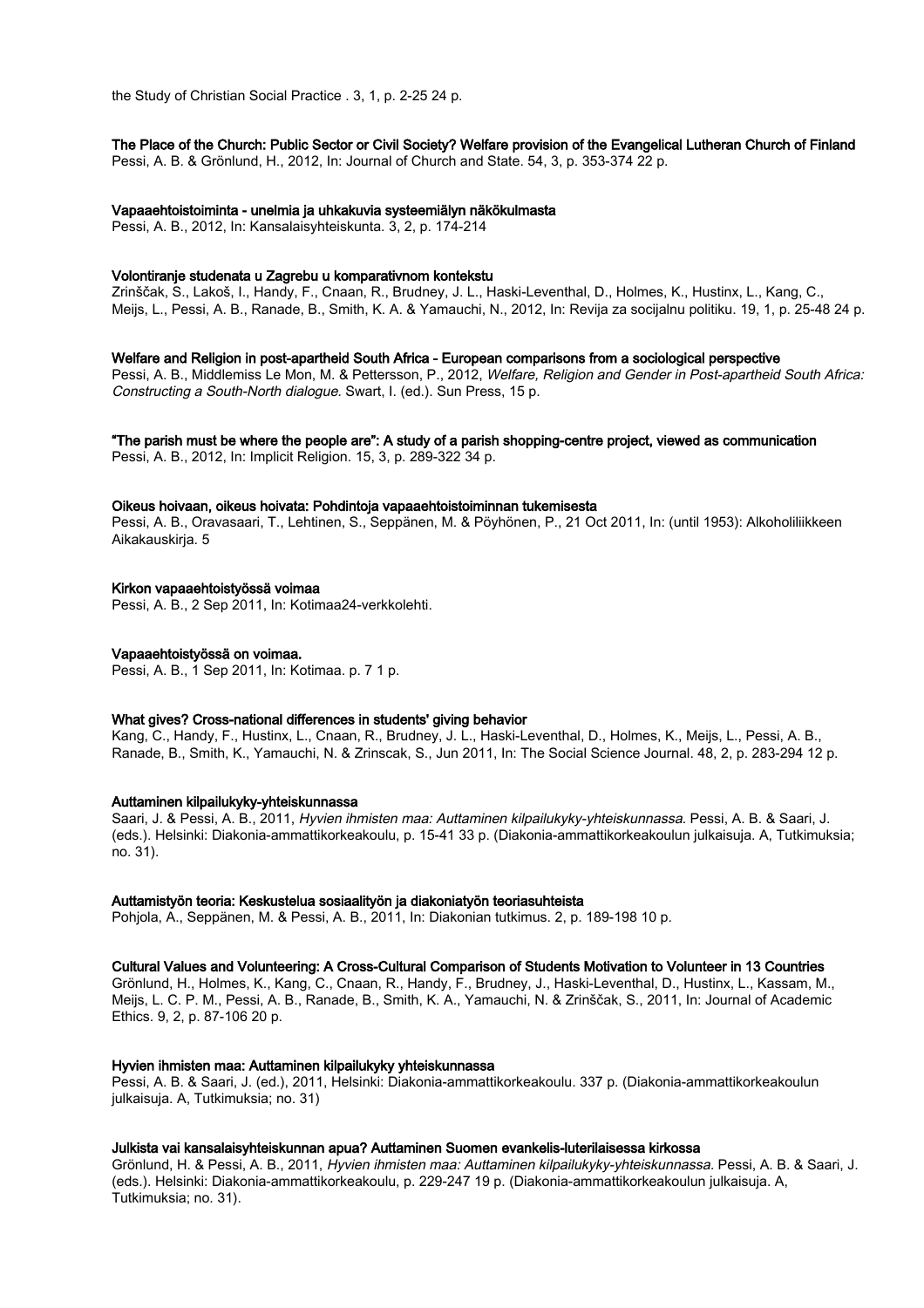#### Köyhät keskellämme - keskiössä?

Pessi, A. B., 2011, In: Diakonian tutkimus. 2011, 1, p. 3-5 3 p.

#### Moniongelmainen solidaarisuus

Laitinen, A. & Pessi, A. B., 2011, Solidaarisuus. Laitinen, A. & Pessi, A. B. (eds.). Helsinki: Gaudeamus Helsinki University Press, p. 7-29 23 p.

#### Onko auttaminen solidaarista?

Laitinen, A. & Pessi, A. B., 2011, *Solidaarisuus*, Laitinen, A. & Pessi, A. B. (eds.). Helsinki: Gaudeamus Helsinki University Press, p. 135-150 16 p.

#### Public and Private Religion

Pessi, A. B., 2011, *Encyclopedia of Global Religion.* Roof, W. C., Juergensmeyer, M. & Hammond, P. E. (eds.). Sage

#### Religiosity and Altruism: Exploring the Link and its Relation to Happiness

Pessi, A. B., 2011, In: Journal of Contemporary Religion. 26, 1, p. 1-18 18 p.

#### Solidaarisuus

Laitinen, A. (ed.) & Pessi, A. B. (ed.), 2011, Helsinki: Gaudeamus Helsinki University Press. 344 p.

#### Solidaarisuus ja oikeudenmukaisuus

Laitinen, A. & Pessi, A. B., 2011, Solidaarisuus. Laitinen, A. & Pessi, A. B. (eds.). Helsinki: Gaudeamus Helsinki University Press, p. 260-262 3 p.

#### Suomalaisen altruismin tyypit: Auttamisen kolme muotokuvaa

Pessi, A. B. & Oravasaari, T. A., 2011, Hyvien ihmisten maa: Auttaminen kilpailukyky-yhteiskunnassa. Pessi, A. B. & Saari, J. (eds.). Helsinki: Diakonia-ammattikorkeakoulu, p. 71-90 20 p. (Diakonia-ammattikorkeakoulun julkaisuja; no. A Tutkimuksia 31).

#### Suuret ikäluokat - paljon auttavia käsiä?

Seppänen, M. & Pessi, A. B., 2011, Hyvien ihmisten maa: auttaminen kilpailukyky-yhteiskunnassa. Pessi, A. B. & Saari, J. (eds.). Helsinki: Diakonia-ammattikorkeakoulu, p. 165-184 20 p. (Diakonia-ammattikorkeakoulun julkaisuja. A, tutkimuksia; no. 31).

#### Vapaaehtoistoiminnan viestintä: Systeemiälyn ja positiivisen psykologian näkökulmia

Pessi, A. B., 2011, In: Kansalaisyhteiskunta. 2011, 2, p. 174-214

#### Welfare and Values in Europe: From Research to Practise of Social Cohesion

Laiho, M., Pessi, A. B. & Zrinščak, S., 2011, In: Beliefs and Values : Understanding the Global Implications of Human Nature. 3, 1, p. 1-17 17 p.

#### Welfare and religion in post-apartheid South Africa: European comparisons from a sociological perspective

Pessi, A. B., 2011, Welfare, Religion and Gender in Post-Apartheid South Africa: Constructing a North South Dialogue. Uppsala University Press

#### Yhteiskuntien solidaarisuus: kolme peruskysymystä

Laitinen, A., Pessi, A. B. & Saari, J., 2011, *Solidaarisuus*, Laitinen, A. & Pessi, A. B. (eds.). Helsinki: Gaudeamus Helsinki University Press, p. 95-108 14 p.

#### Yhteisöllisyys

Pessi, A. B. & Seppänen, M., 2011, Hyvinvointi: Suomalaisen yhteiskunnan perusta. Saari, J. (ed.). Helsinki: Gaudeamus, 26 p.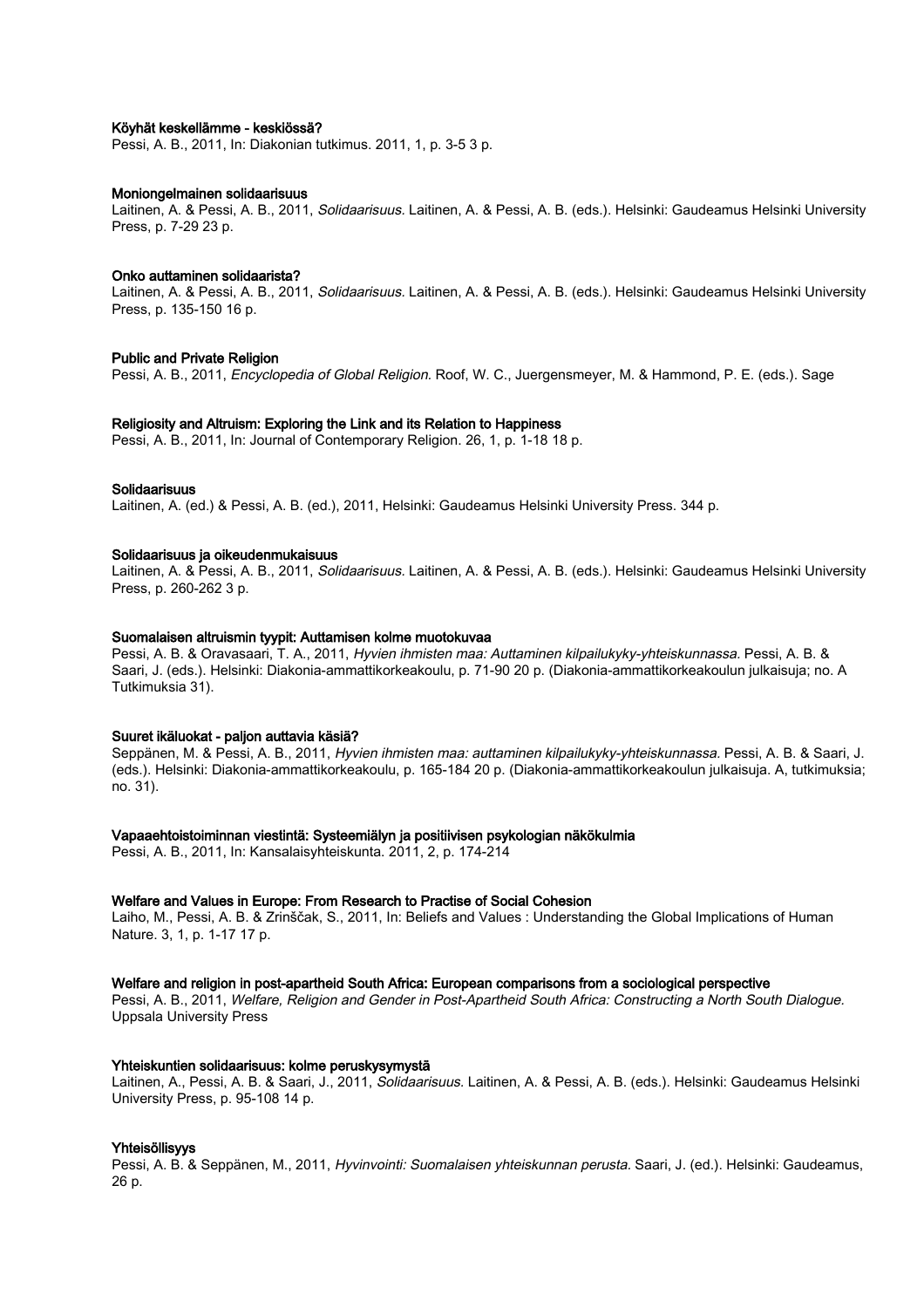### Vaatiiko solidaarisuus auttamaan? solidaarisuus suomalaisten auttamisteorioissa ja -asenteissa

Laitinen, A. & Pessi, A. B., Dec 2010, In: Janus : sosiaalipolitiikan ja sosiaalityön tutkimuksen aikakauslehti. 18, 4, p. 355- 373 19 p.

#### Onko oikein antaa rahaa kerjäläiselle?

Pessi, A. B., 8 Aug 2010, In: Helsingin Sanomat. p. A2

#### Service-Learning: Findings From a 14-Nation Study

Haski-Leventhal, D., Grönlund, H., Holmes, K., Meijs, L. C. P. M., Cnaan, R. A., Handy, F., Brudney, J. L., Hustinx, L., Kang, C., Kassam, M., Pessi, A. B., Ranade, B., Smith, K. A., Yamauchi, N. & Zrinscak, S., 19 Jul 2010, In: Journal of Nonprofit & Public Sector Marketing. 22, 3, p. 161-179 19 p.

#### Being Individually Together is Systems Intelligent: Lessons from Volunteerism Research

Pessi, A. B., Apr 2010, Essays on Systems Intelligence. Hämäläinen, R. P. & Saarinen, E. (eds.). Espoo: Systems Analysis Laboratory, p. 181-204 24 p.

## A Cross-Cultural Examination of Student Volunteering: Is It All About Resume Building?

Pessi, A. B., Handy, F., Cnaan, R., Hustinx, L., Kang, C., Brudney, J., Haski-Leventhal, D., Holmes, K., Meijs, L., Ranade, B., Yamauchi, N. & Zrinscak, S., 2010, In: Nonprofit and Voluntary Sector Quarterly. 39, 3, p. 498-523 26 p.

## Altruism

Pessi, A. B., 2010, International Encyclopedia of Civil Society. Anheier, H. K. & Toepler, S. (eds.). New York: Springer

#### Co-operation as a Welfare Strategy: Inter-Organizational Relationships between Church-Based Welfare Agents and the Welfare State at the Local Level in Norway and Finland

Pessi, A. B. & Angell, O. H., 2010, In: Diaconia. The Journal for the Study of Christian Social Practice . 1, 1, p. 62-81 19 p.

Kansalaisjärjestötoiminnan ytimessä: Tutkimus RAY:n avustamien sosiaali- ja terveysjärjestöjen vapaaehtoistoiminnasta Pessi, A. B. & Oravasaari, T. A., 2010, Helsinki: RAY. 242 p. (Avustustoiminnan raportteja; no. 23)

#### Kirkko ja auttaminen – tasapainoilua julkisen sektorin ja kansalaisyhteiskunnan välillä.

Grönlund, H. & Pessi, A. B., 2010, Uskonnon ylösnousemus: kirkon, uskonnon ja kulttuurin murros =religionens återkomst: brytningspunkter i kyrkan, religionen och kulturen . Jalovaara, V. & Martikainen, T. (eds.). Helsingfors: Finlands svenska tankesmedja Magma, (Magma-studie; vol. 4).

## Kirkon Ulkomaanapu hengellisenä ja kirkollisena toimijana kirkon ja yhteiskunnan kentillä

Pessi, A. B. & Grönlund, H., 2010, In: Teologinen Aikakauskirja. 115, 5, p. 417-431 15 p.

## Lukijalle

Pessi, A. B. & Grönlund, H., 2010, Perhe, parisuhde ja kirkko. Lähikuvia leikkauspintoihin: Käytännöllisen teologian laitoksen vuosikirja 2009. Grönlund, H. (ed.). Helsinki: Helsingin yliopisto, Käytännöllisen teologian laitos, p. 7-9 3 p. (Käytännöllisen teologian laitoksen julkaisuja; no. 114).

## Perhe, parisuhde ja kirkko. Lähikuvia leikkauspintoihin: Käytännöllisen teologian laitoksen vuosikirja 2009

Pessi, A. B. (ed.) & Grönlund, H. (ed.), 2010, Helsinki: Helsingin yliopisto, Käytännöllisen teologian laitos. 283 p. (Käytännöllisen teologian laitoksen julkaisuja; no. 114)

#### Perhe, parisuhde, kirkko: Haasteet ja mahdollisuudet tulosten pohjalta

Ranssi-Matikainen, H., Grönlund, H. & Pessi, A. B., 2010, Perhe, parisuhde ja kirkko: Lähikuvia leikkauspintoihin. Käytännöllisen teologian laitoksen vuosikirja 2009. Pessi, A. B. & Grönlund, H. (eds.). Helsinki: Helsingin yliopisto, Käytännöllisen teologian laitos, p. 264-283 20 p. (Käytännöllisen teologian laitoksen julkaisuja; no. 114).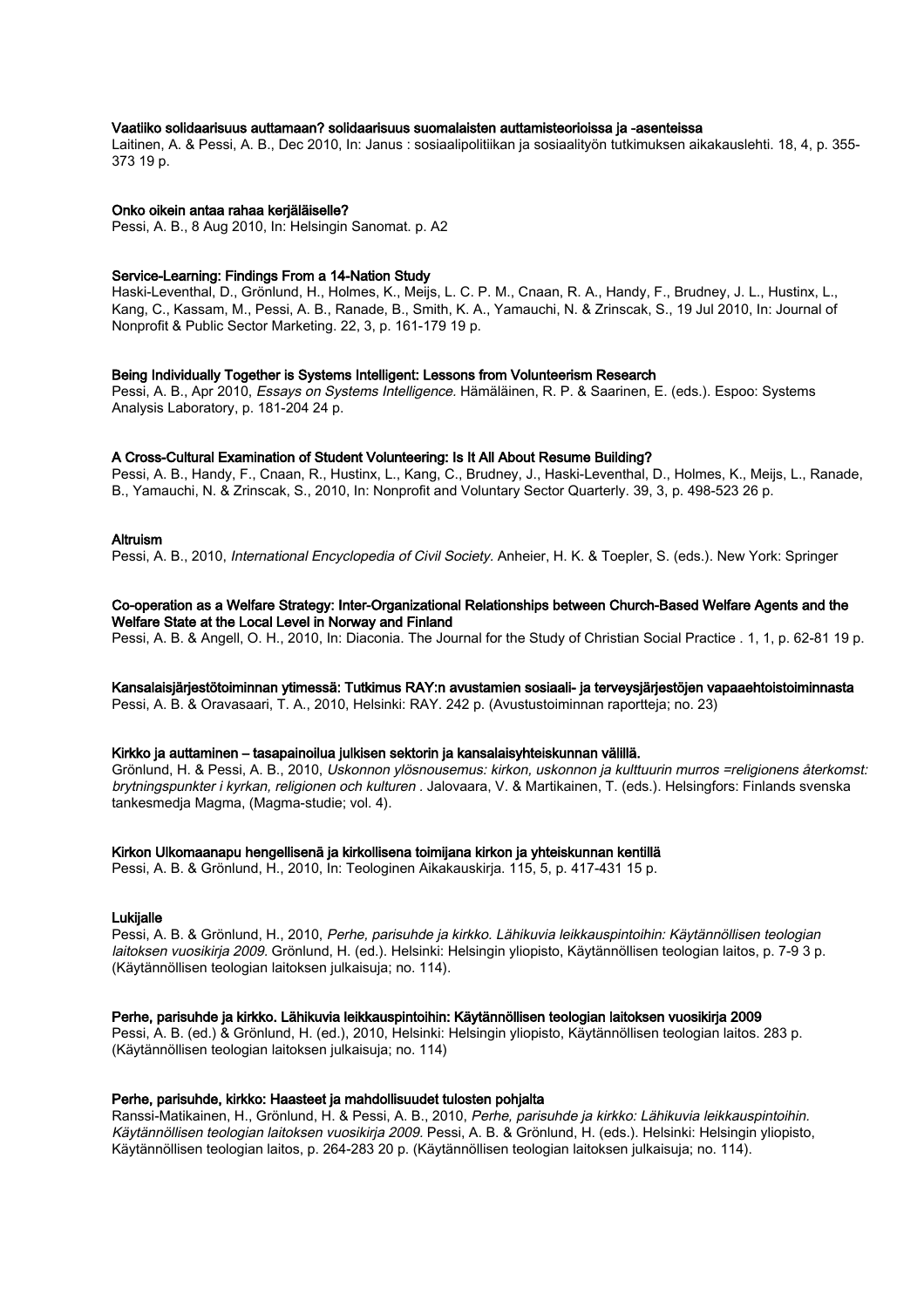## Social and cultural origins of motivations to volunteer: A comparison of university students in six countries

Pessi, A. B., Handy, F., Hustinx, L., Cnaan, R. A., Brudney, J. L. & Yamauchi, N., 2010, In: International Sociology. 25, 3, p. 349-382 34 p.

#### Spiritual Care in the Last Phase of Life: A Comparison between the Church of Sweden and the Church of Finland

Jeppsson Grassman, E., Pessi, A. B., Whitaker, A. & Juntunen, E., 2010, In: The Journal of Pastoral Care & Counseling. 64, 3, 10 p.

## The Church as a Place of Encounter: Communality and the Good Life in Finland

Pessi, A. B., 2010, Welfare and Religion in 21st Century Europe: Configuring the Connections. Bäckström, A., Davie, G., Edgards, N. & Pettersson, P. (eds.). Surrey: Ashgate, Vol. 1. p. 77-94 18 p.

## Towards Good Life by Volunteering? Bringing the Work of Charles Taylor into Dialogue with Sociological Research on Volunteering

Pessi, A. B. & Nicolaysen, B., 2010, In: Diaconia. The Journal for the Study of Christian Social Practice . 1, 2, p. 128-155 28 p.

#### Uskonnolliset yhteisöt ja maahanmuuttajien hyvinvointi: Arvojen ja akkulturaation näkökulma

Pessi, A. B., Laiho, M. & Juntunen, E., 2010, In: Teologinen Aikakauskirja. 115, 1/2010, p. 3-22 20 p.

## Yksilön, perheen ja kirkon yhteiskunnalliset muutoslinjat: Valintojen ja rakkauden hurma

Pessi, A. B. & Pöyhönen, P., 2010, Perhe, parisuhde ja kirkko: Lähikuvia leikkauspintoihin. Käytännöllisen teologian laitoksen vuosikirja 2009. Grönlund, H. (ed.). Helsinki: Helsingin yliopisto, Käytännöllisen teologian laitos, p. 12-40 29 p. (Käytännöllisen teologian laitoksen julkaisuja; no. 114).

## Johdonmukaisuutta sanoihin ja tekoihin

Grönlund, H. & Pessi, A. B., 24 Sep 2009, In: Kotimaa.

#### Vieraskynä: Yrityksiltä odotetaan suurempaa panostusta hyvinvointiin

Pessi, A. B., 3 Apr 2009, In: Helsingin Sanomat. p. A2

## Altruismi ja sosiaalinen kestävyys

Pessi, A. B., 2009, Näkökulmia sosiaaliseen kestävyyteen. Kautto, M. (ed.). Helsinki: Valtioneuvoston kanslia, p. 39-56 (Valtioneuvoston kanslian raportteja; vol. 22, no. 3).

## Diakonia eilen, tänään, huomenna

Pessi, A. B., 2009, In: Diakonian tutkimus. 2009, 1, p. 3-4 2 p.

#### Kerjäläisyyden kuva meillä ja muualla

Mäkinen, V. & Pessi, A. B., 2009, Kerjääminen eilen ja tänään: historiallisia, oikeudellisia ja sosiaalipoliittisia näkökulmia kerjäämiseen. V. M. . A. B. P. (ed.). Tampere: Vastapaino, p. 9-38 30 p.

#### Kerjääminen eilen ja tänään: historiallisia, oikeudellisia ja sosiaalipoliittisia näkökulmia kerjäämiseen

Mäkinen, V. (ed.) & Pessi, A. B. (ed.), 2009, Tampere: Vastapaino. 307 p.

## Kollektiiviset muistot ja hyvinvointipolitiikan tulevaisuus: hyvinvointivaltion ja diakoniatyön muuttuvat suhteet ja tulkinnat Pessi, A. B. & Saari, J., 2009, In: Diakonian tutkimus. 2009, 2, p. 77-96 20 p.

#### Kuinka tukea nuorten aikuisten auttamishalua ja yhteisöllisyyttä?

Pessi, A. B. & Grönlund, H., 2009, In: Sosiaali- ja terveysviesti. 2009/1, p. 7

#### Nordic Majority Churches as Agents in the Welfare State: Critical Voices and/or Complementary Provides?

Pessi, A. B., Angell, O. H. & Pettersson, P., 2009, In: Temenos : studies in comparative religion presented by scholars in Denmark, Finland, Norway and Sweden. 45, 2, p. 207-234 28 p.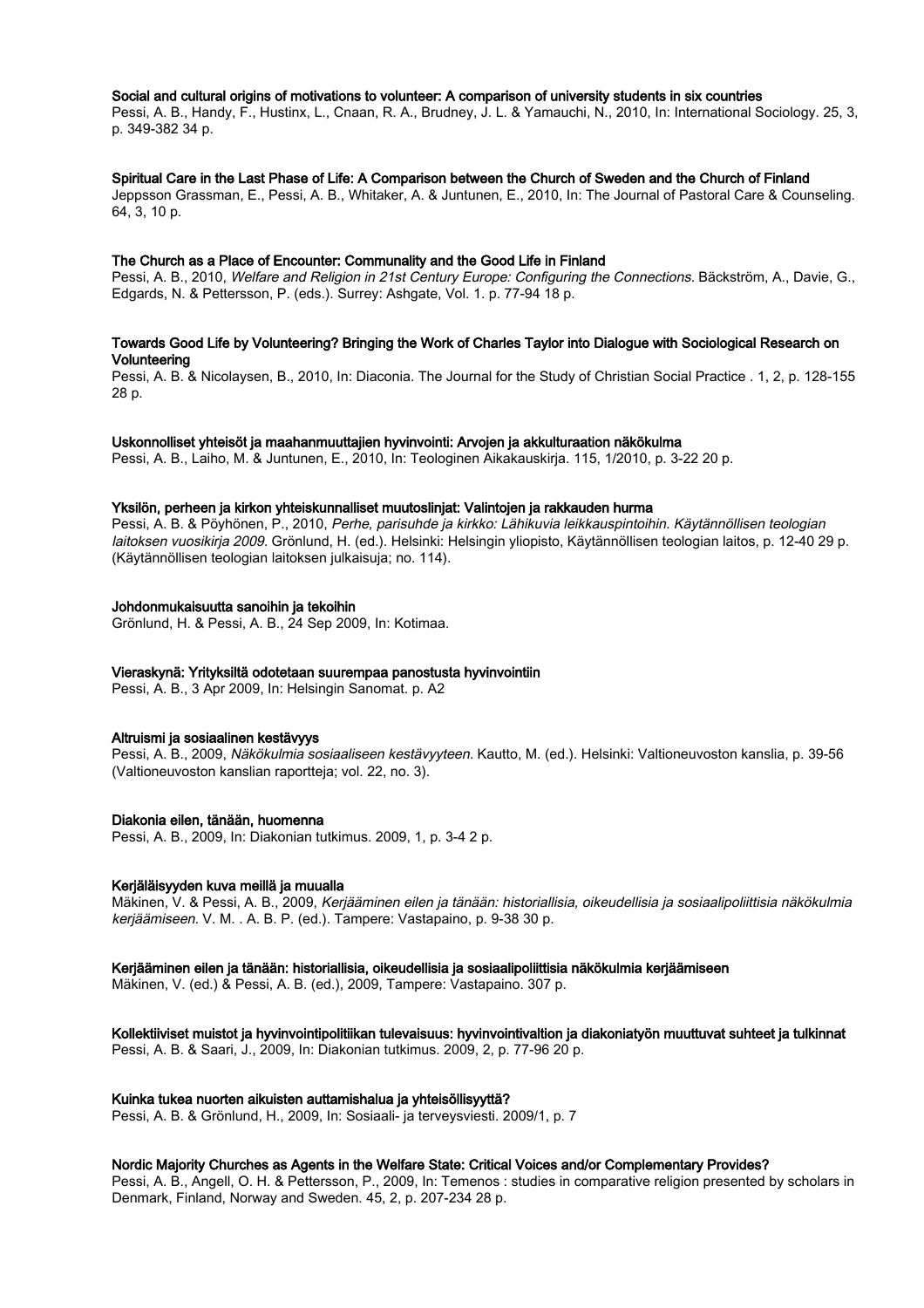## Onko ihminen altruistinen vai itsekäs olento?

Pessi, A. B., 2009, In: Diakonian tutkimus. 2009, 1, p. 58-59 2 p.

## Projektin arviointi

Pessi, A. B., 2009, Kirkko kauppakeskuksessa: raportti seurakuntatyön kehittämisprojektista kauppakeskus Isossa Omenassa 2005-2008. [Espoo]: Espoon seurakuntayhtymä, Kirkkohallitus, Kirkkopalvelut , p. 23-50 28 p.

#### Religion and social problems: individual and institutional responses

Pessi, A. B., 2009, The Oxford Handbook of the Sociology of Religion, E. B. P. C. (ed.). Oxford University Press, p. 942-961 20 p.

## Spirit of altruism? on the role of the Finnish Church as a promoter of altruism of individuals and of society

Pessi, A. B., 2009, On behalf of others: the psychology of care in a global world. E. B. S. S. C. K. K. R. M. (ed.). Oxford: Oxford University Press, p. 184-210 27 p. (Series in political psychology).

#### Suomalainen apu: mitä, miksi ja miten huomenna?

Pessi, A. B., 2009, Järjestöt hyvinvointia rakentamassa. T. H. H. (ed.). Helsinki: Sosiaali- ja terveysjärjestöjen yhteistyöyhdistys YTY, p. 20-27 8 p. (Sosiaali- ja terveysjärjestöjen vuosikirja; no. 2009).

#### Suomalaisten asennoitumisesta ja osallistumisesta vapaaehtoistoimintaan

Pessi, A. B., 2009, Yhteistyötä yli rajojen: järjestöjen toiminnan ja verkostotyön kehittäminen : kehittämishanke ja toimintamalli. Lomakotien Liitto, p. 14-16 3 p.

#### Suomalaisten suhtautuminen kerjäläisiin ja apuun heille

Pessi, A. B., 2009, Kerjääminen eilen ja tänään: historiallisia, oikeudellisia ja sosiaalipoliittisia näkökulmia kerjäämiseen. V. M. . A. B. P. (ed.). Tampere: Vastapaino, p. 237-266 30 p.

# Welfare and Values in Europe. Policy Recommendations on Three Levels: The European, national (regional) and local levels. A report for FP6-funded project Weldare and Values in Europe (WaVE).

Laiho, M., Pessi, A. B. & Helander, E., 2009, European Commission.

#### Yksityisalueiden risteyksessä

Grönlund, H. & Pessi, A. B., 2009, In: Kotimaa suola.. 2009, 1, p. 35-37 3 p.

#### Nuorten auttamishalu ei aina kanavoidu toiminnaksi

Pessi, A. B. & Grönlund, H., 9 Nov 2008, In: Helsingin Sanomat. p. C7 1 p.

#### Nuoret ovat auttamishaluisimpia suomalaisia

Pessi, A. B., 18 Jul 2008, In: STT Info.

#### Suomalaiset ovat tyytyväisimpiä järjestöjen kantamaan vastuuseen hyvinvoinnista

Pessi, A. B., 18 Jul 2008, In: STT Info.

#### A happy introduction

Pessi, A. B., Tissari, H. & Salmela, M., 2008, Happiness: cognition, experience, language. E. B. H. T. A. B. P. . M. S. (ed.). Helsinki: Helsingin yliopisto, tutkijakollegium, Vol. 3. p. 4-11 8 p. (COLLeGIUM Studies Across Disciplines in the Humanities and Social Sciences; vol. 3).

## Altruismin taustalla erilaisia arvostuksia

Pessi, A. B., 2008, In: Sosiaali- ja terveysviesti. 2008/5, 5, p. 17 1 p.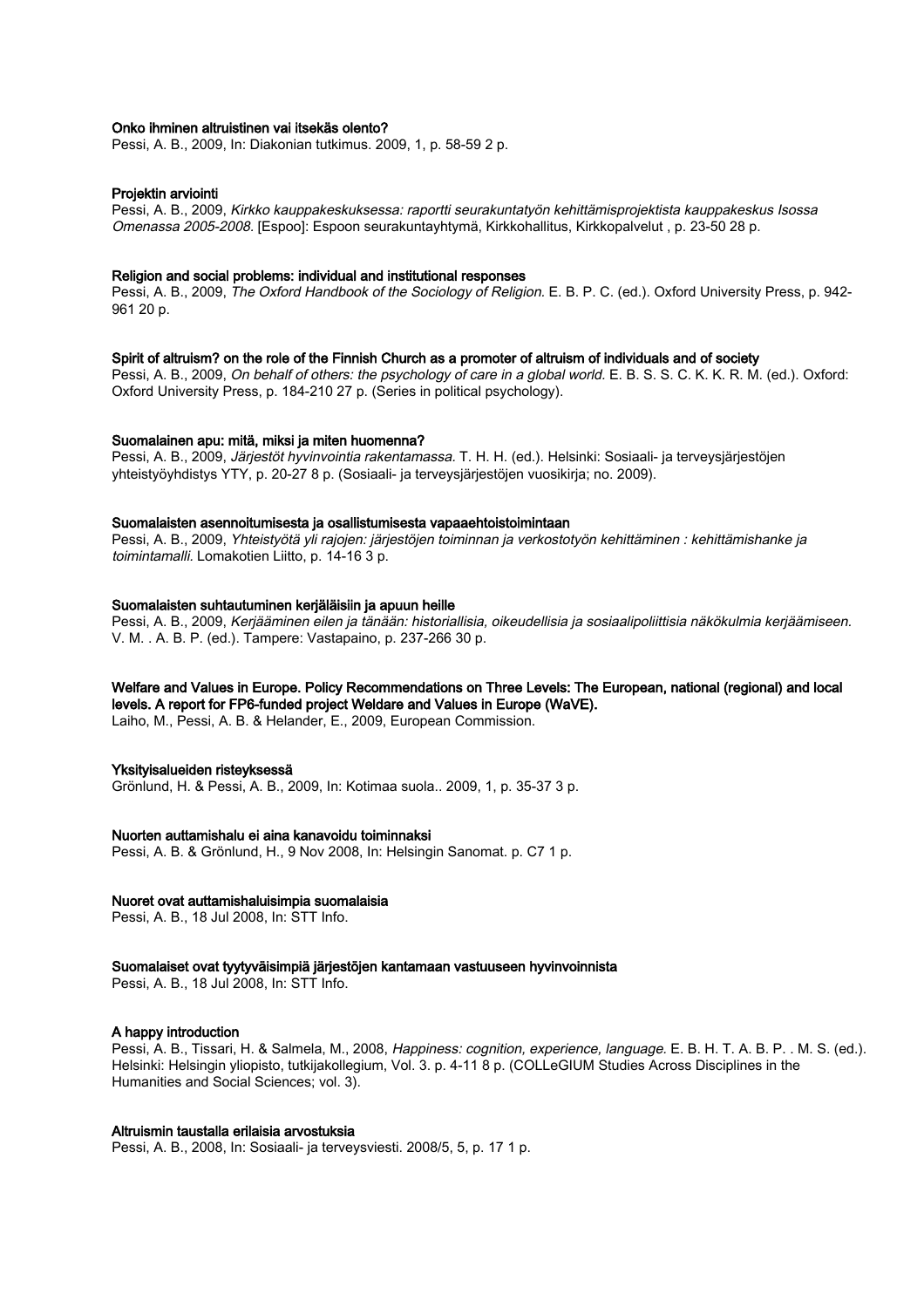## Diakonian työnäky ja suhde hyvinvointivaltioon

Pessi, A. B., 2008, Rakkauden virassa: diakonian ammattilaisten viisi vuosikymmentä. T. S. K. . J. D. L. R. (ed.). Helsinki: Minerva, p. 97-111 15 p.

#### Free to choose - so why choose volunteering? exploring independence and social action in the Finnish church

Yeung, A. B., 2008, In: Voluntary Action. 9, 1, p. 36-45 10 p.

#### Happiness: cognition, experience, language

Tissari, H. (ed.), Pessi, A. B. (ed.) & Salmela, M. (ed.), 2008, Helsinki: Helsingin yliopisto, tutkijakollegium. 176 p.

#### Hyvä tahto: auttamisen asenteet ja rakenteet Suomessa

Pessi, A. B. & Saari, J., 2008, Helsinki: Sosiaali- ja terveysturvan keskusliitto. 265 p.

#### In Search of Good Life

Pessi, A. B., 2008, Helsinki Collegium Annual Report 2007-2008. Helsinki Collegium for Advanced Studies, p. 88-89

#### Kansalaistoiminnassa on potentiaalia

Pessi, A. B., 2008, In: Tukipotti : Raha-automaattiyhdistyksen avustustoiminnan asiakaslehti.. 4, p. 17 1 p.

## Kirkkorakennukset merkitysten ja muistin ylläpitäjinä

Pessi, A. B., 2008, Uskon tilat ja kuvat: Moderni suomalainen kirkkoarkkitehtuuri ja -taide. Kuorikoski, A. (ed.). Helsinki: Suomalainen teologinen kirjallisuusseura, p. 351-374 24 p. (Suomalaisen teologisen kirjallisuusseuran julkaisuja; no. 260).

#### Osallisuuden asenteet ja teot - nuoret ikäryhmät vapaaehtoistoiminnassa

Grönlund, H. & Pessi, A. B., 2008, Polarisoituva nuoruus?: Nuorten elinolot –vuosikirja. M. A. K. E. S. M. (ed.). [Helsinki]: Nuorisotutkimusverkosto Nuorisoasiain neuvottelukunta Sosiaali- ja terveysalan tutkimus- ja kehittämiskeskus, p. 127-135 9 p. (Nuorten elinolot -vuosikirja).

## Report for Dissemination of Findings: Values of Cohesion and Conflict in Welfare Welfare − Finland WAVE report

Juntunen, E. (ed.) & Pessi, A. B., 2008, Uppsala: DVI.

Servant of solidarity, institution of authenticity - the dilemma of welfare in the church of Finland

Yeung, A. B., 2008, In: Nordic Journal of Religion and Society. 2008, 1, p. 1-21 21 p.

#### Students' vocational choices and voluntary action: a 12-nation study

Haski-Leventhal, D. & Yeung, A. B., 2008, In: Voluntas. 19, 1, p. 1-21 21 p.

## Suomalaiset auttajina ja luottamus avun lähteisiin: RAY:n juhlavuoden kansalaiskyselyjen tulokset

Pessi, A. B., 2008, Helsinki: RAY. 74 p. (RAY:n avustustoiminnan raportteja; no. 19)

# What Constitutes Experiences of Happiness and the Good Life: Building a Novel model on the Everday Experiences

Pessi, A. B., 2008, In: COLLeGIUM : Studies across disciplines in the humanities and social sciences. p. 59-78

#### What constitutes experiences of happiness and good life? - building a novel model on everyday experiences

Pessi, A. B., 2008, Happiness: cognition, experience, language. E. B. H. T. A. B. P. . M. S. (ed.). Helsinki: Helsingin yliopisto, tutkijakollegium, p. 59-78 20 p.

#### Kutsumustyön heikentyminen lisää kustannuksia

Kallunki, V. & Yeung, A. B., 4 Nov 2007, In: Turun Sanomat.

## Uskonnollisuuden tila ja tulevaisuus

Yeung, A. B., 9 Jan 2007, In: Teologia.fi. , 3 s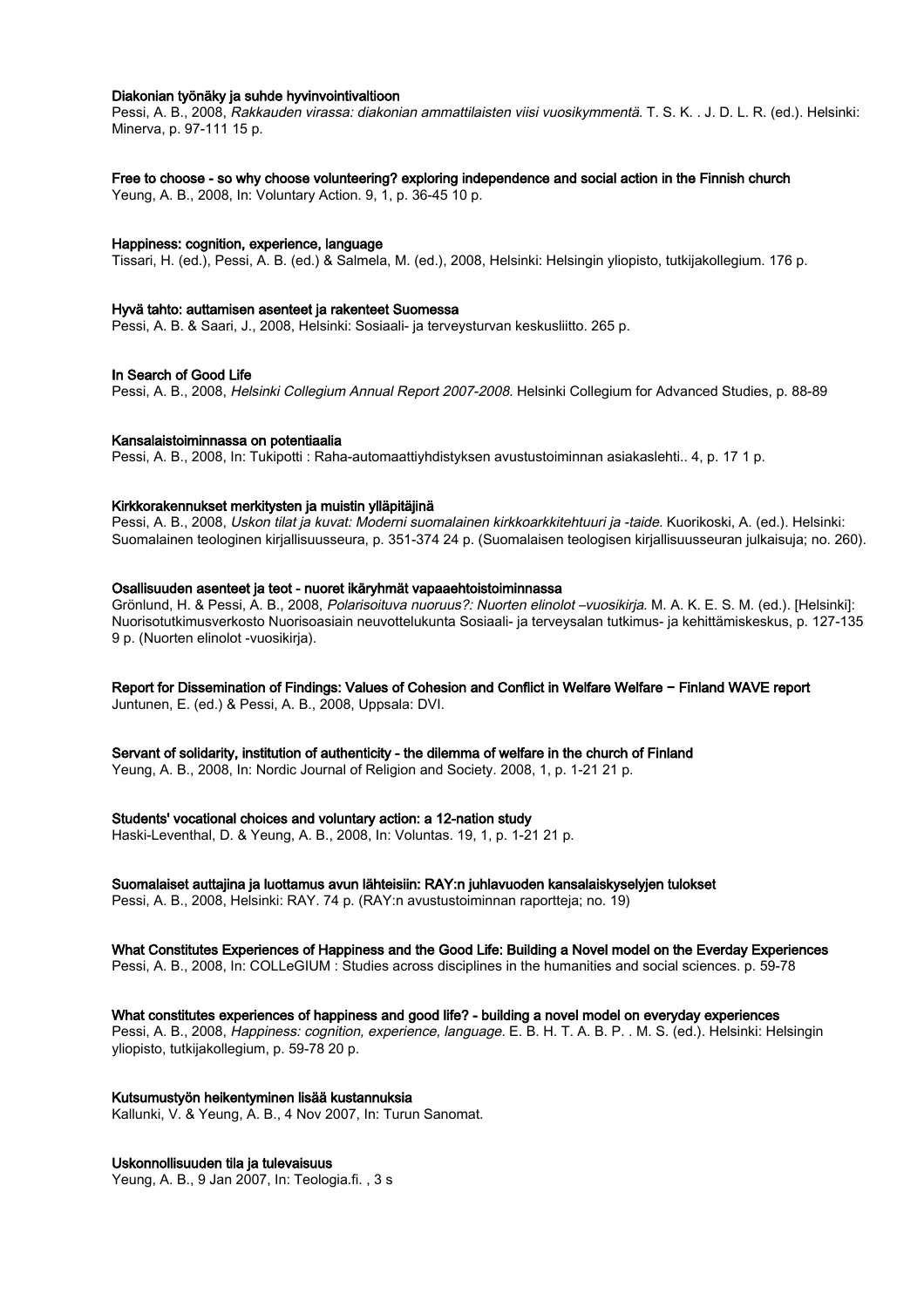## Altruismi - moraalinen ideaali vai käytännön arkea

Yeung, A. B. & Malkavaara, M., 2007, In: Diakonian tutkimus. 2007, 1, p. 50-56 7 p.

### Altruismi ja oikeudenmukaisuus

Yeung, A. B. & Saari, J., 2007, Oikeudenmukaisuus hyvinvointivaltiossa. Helsinki: Gaudeamus, p. 115-137 23 p. (Sosiaalipoliittisen yhdistyksen tutkimuksia; vol. 63).

#### Diakonia ristipaineiden aallokossa - diakonian työnäky ja suhde hyvinvointivaltioon

Yeung, A. B., 2007, In: Diakonian tutkimus. 2007, 1, p. 5-25 21 p.

#### Epätäsmäinen aika

Yeung, A. B., 2007, In: Kirkko ja kaupunki. 2007/30, p. 5

#### Hyvän tähden vai taivaspaikkaa kalastellen?

Yeung, A. B., 2007, In: Kirkko ja kaupunki. 2007/22, p. 5

## In Search of Good Life: Research on Altruism: Acts and Faith

Yeung, A. B., 2007, Helsinki Collegium Annual Report 2006-2007. Helsinki Collegium for Advanced Studies, p. 116-117

#### Innoittava vapaaehtoistoiminta - toimintaan sitoutuminen ja sen tukeminen

Yeung, A. B., 2007, Kansalaistoimintaan kätketty aarre. A. H. (ed.). [Vantaa]: Sivistysliitto Kansalaisfoorumi, p. 152-185 34 p.

## Korkealle kohotettu

Yeung, A. B., 2007, In: Kirkko ja kaupunki. 2007/26, p. 2

#### Kutsumus vai kustannus?

Yeung, A. B., 2007, In: Kirkko ja kaupunki. 2007/42, p. 5

#### Lahjaksi lahja - vaan millainen?

Yeung, A. B., 2007, In: Kirkko ja kaupunki. 2007/46

#### Luotatko?

Yeung, A. B., 2007, In: Kirkko ja kaupunki. 2007/14, p. 5

## Lähimmäinen hyvinvointivaltiossa

Hiilamo, H., Raunio, A. & Yeung, A. B., 2007, Oikeudenmukaisuus hyvinvointivaltiossa. Helsinki: Gaudeamus, p. 220-235 16 p. (Sosiaalipoliittisen yhdistyksen tutkimuksia; vol. 63).

## Mikä on diakonian ydin?

Yeung, A. B., 2007, In: Diakonian tutkimus. 2007, 2, p. 85-86 2 p.

## Oikeudenmukaisuus hyvinvointivaltiossa

Saari, J. (ed.) & Yeung, A. B. (ed.), 2007, Helsinki: Gaudeamus. 328 p. (Sosiaalipoliittisen yhdistyksen tutkimuksia; no. nro 63)

## Oikeudenmukaisuus hyvinvointivaltiossa

Saari, J., Lagerspetz, E. & Yeung, A. B., 2007, Oikeudenmukaisuus hyvinvointivaltiossa. Helsinki: Gaudeamus, p. 9-31 23 p. (Sosiaalipoliittisen yhdistyksen tutkimuksia; vol. 63).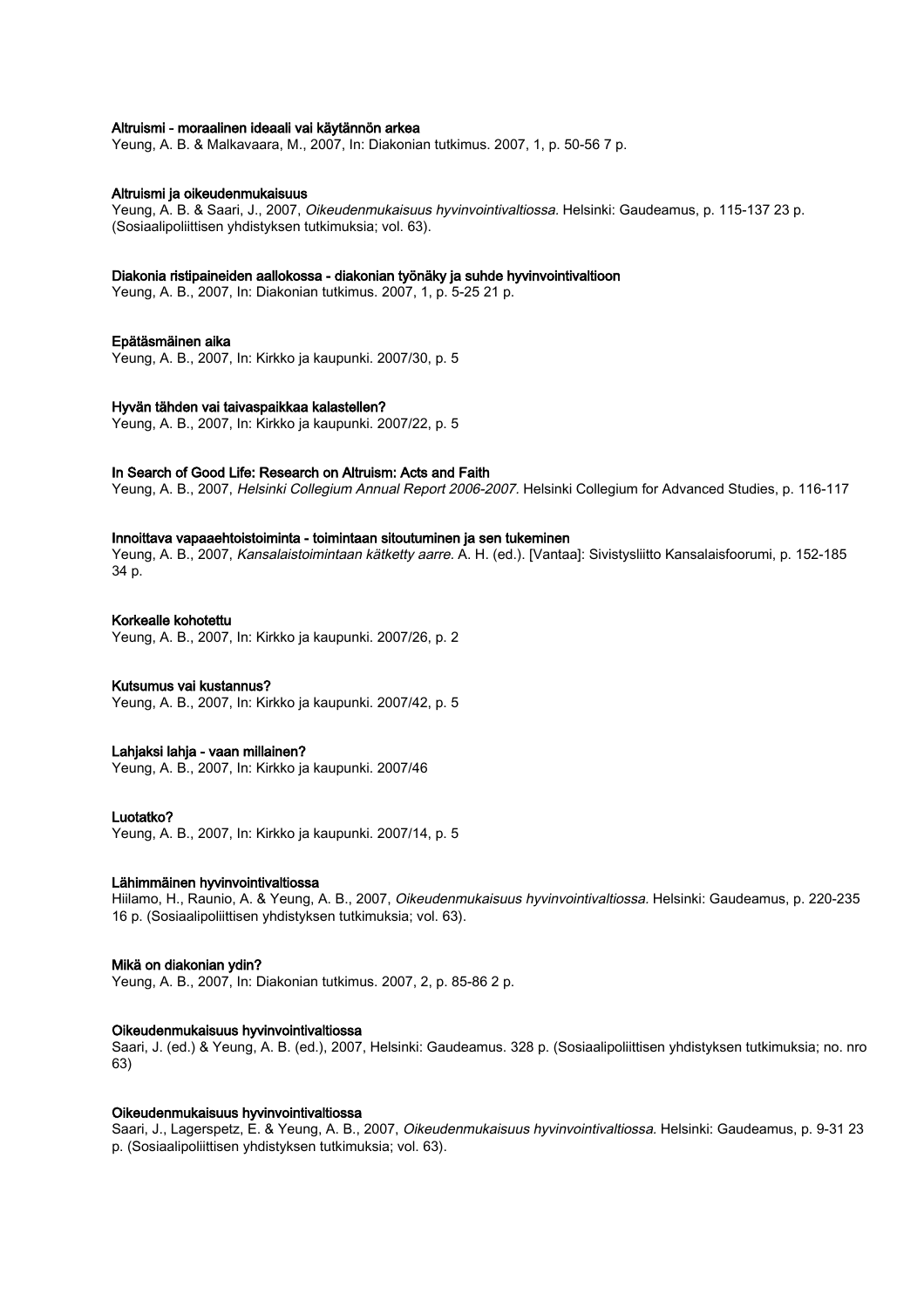## Oletko onnellinen?

Yeung, A. B., 2007, In: Kirkko ja kaupunki. 2007/18, p. 5

## Omat hautajaiset

Yeung, A. B., 2007, In: Kirkko ja kaupunki. 2007/38, p. 5

Puhdas suhde! Yeung, A. B., 2007, In: Kirkko ja kaupunki. 2007/6, p. 5

## Rikkaampi, julmempi Suomi?

Juntunen, E. & Yeung, A. B., 2007, In: Kulttuurintutkimus. 24, 3, p. 71-73 3 p.

## Spiritual Care in the Last Phase of Life: A Comparison between the Church of Sweden and the Church of Finland

Juntunen, E., Jeppsson Grassman, E., Whitaker, A. & Yeung, A. B., 2007, Mortality: Book of Abstracts for DDD8. p. 43-44 2 p.

## Tyhjää taloteologiaa?

Yeung, A. B., 2007, In: Kirkko ja kaupunki. 2007/10, p. 5

## Values of Cohesion and Conflict in Welfare − Finland WAVE report

Juntunen, E. (ed.) & Yeung, A. B., 2007, Uppsala: DVI.

## Virran viemä perhe-elämä

Yeung, A. B., 2007, In: Kirkko ja kaupunki. 2007/34, p. 5

## Välittääkö kukaan?

Yeung, A. B., 2007, In: Kirkko ja kaupunki. 2007/2, p. 5

## "Lesken ropo" pitää paikkansa myös nyky-Suomessa

Yeung, A. B., 8 Sep 2006, In: Helsingin Sanomat. p. A2 1 p.

## A trusted institution of altruism: the social engagement of the Scandinavian churches

Yeung, A. B., 2006, The practice of altruism caring and religion in global perspective. Newcastle: Cambridge Scholars Publishing, p. 99-124 26 p.

## Altruism and civil society

Yeung, A. B., 2006, London: Centre of Civil Society, London School of Economics. 40 p. (Civil society working papers; no. 25)

## Altruismi - "sosiologian tärkeimmän ongelman" tarkastelua

Yeung, A. B. & Saari, J., 2006, In: Sosiologia. 43, 1, p. 29-42 14 p.

## Auttamisen ilo -suurin ilo?

Yeung, A. B., 2006, In: Naapuri : Setlementti Naapurin ääni. 2006/3-4, p. 8-9

## Book Review: K. Inaba, Altruism in New Religious Movements. The Jesus Army and the Friends of the Western Buddhist Order in Britain.University Education Press.

Yeung, A. B., 2006, In: Journal of Contemporary Religion. 21, 2, p. 286-288 3 p.

Churches in Europe as agents of welfare: working paper 2 from the project Welfare and religion in a European perspective

Pettersson, P. (ed.), Edgardh Beckman, N. (ed.) & Yeung, A. B. (ed.), 2006, Uppsala: Diakonivetenskapliga institutet. 203 p. (Diakonivetenskapliga institutets skriftserie; no. 11)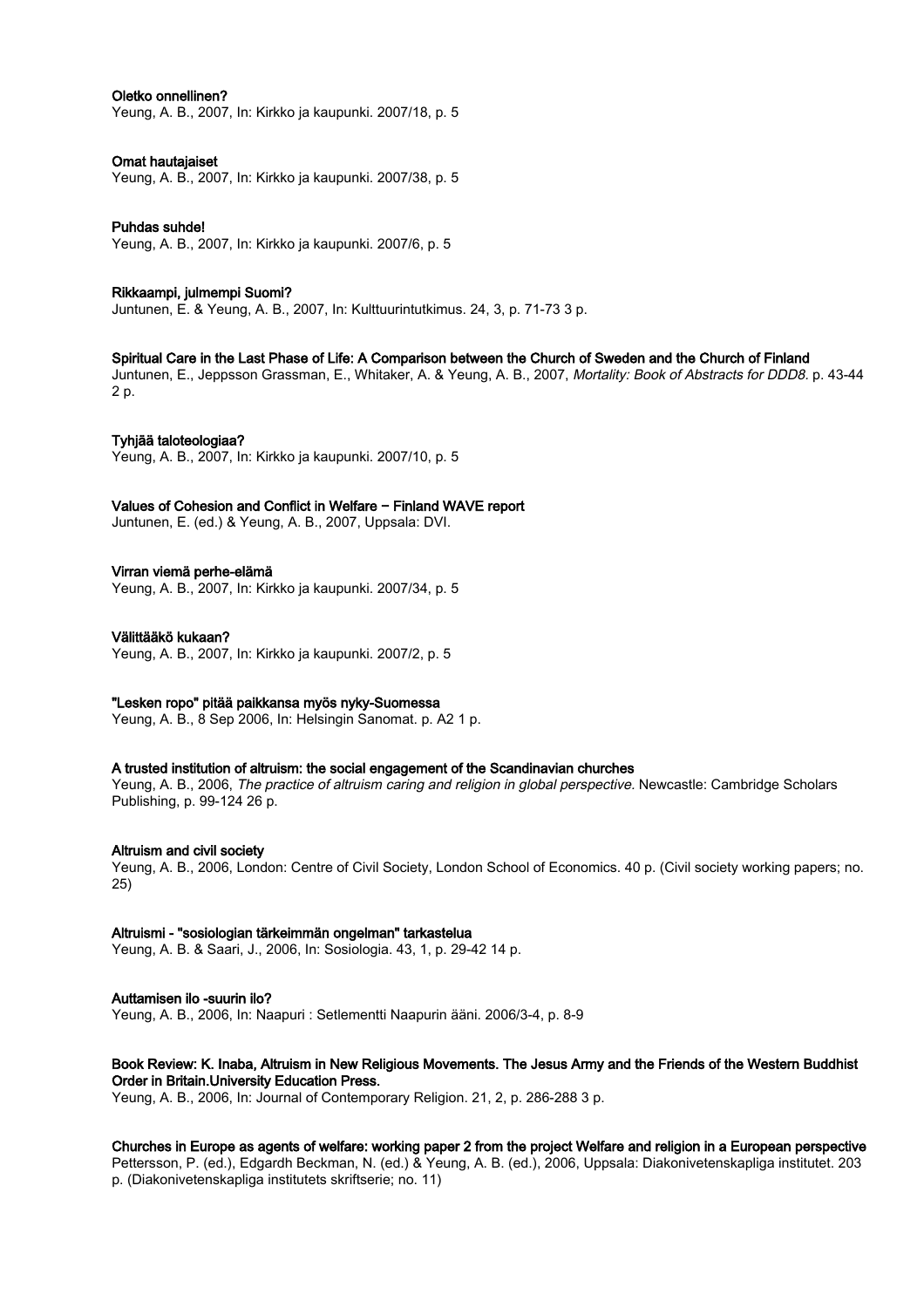## Churches in Europe as agents of welfare: working paper 2 from the project Welfare and religion in a European perspective

Pettersson, P. (ed.), Edgardh Beckman, N. (ed.) & Yeung, A. B. (ed.), 2006, Uppsala: Diakonivetenskapliga institutet. 264 p. (Diakonivetenskapliga institutets skriftserie; no. 12)

#### Det ideella sociala arbetets funktion i Finland

Yeung, A. B. & Grönlund, H., 2006, Nopusnytt. Nyhetsbrev av Nopus – Nordiska utbildningsprogrammet för utveckling av social service. .

#### Diakonia hyvinvointivaltion puolustajana? : terveisiä diakoniatyöntekijöiden perspektiivistä

Yeung, A. B., 2006, In: Diakonian tutkimus. 2006, 1, p. 39-40 2 p.

#### Esimerkkejä rajojen ylityksistä - professori Eila Helanderin julkaisut 1969-2005

Venesperä, R. & Yeung, A. B., 2006, Rajojen ylityksiä. Helsinki: Suomalainen teologinen kirjallisuusseura, p. 394-399 6 p. (Suomalaisen teologisen kirjallisuusseuran julkaisuja; vol. 250).

## Finland

Yeung, A. B., 2006, Welfare and Values in Europe: Presentation of the Research Project. Uppsala universitet

#### In search of Good Life: Research on Altruism: Acts and Faith

Pessi, A. B., 2006, Helsinki Collegium Annual Report 2005-2006. Helsinki Collegium for Advanced Studies, p. 114-115

## Kaupunkilaisten kirkko: helsinkiläisten ja seurakunnan kohtaamisia kuudella vuosisadalla

Antikainen, M-R., Laine, E. M., Stenberg, S. & Yeung, A. B., 2006, Helsingissä: Otava. 245 p.

#### Kirkko - altruististen arvojen yhteisö?

Yeung, A. B., Grönlund, H. & Yeung, A. B., 2006, In: (until 1953): Alkoholiliikkeen Aikakauskirja. 71, 6, p. 656-658 3 p.

### Kirkon paikka paikkaajana? diakonian kuntayhteistyö kirkon aseman osoittajana

Kallunki, V., Pesonen, H. & Yeung, A. B., 2006, In: Teologinen Aikakauskirja. 111, 5, p. 449-467 19 p.

#### **Lukijalle**

Gothoni, R. & Grönlund, H. & Helander, E. & Hiilamo, H. & Juntunen, E. & Mäkelä, H. & Saarela, T. & Yeung, A.B., 2006, Viimeisellä luukulla: Tutkimus viimesijaisen sosiaaliturvan aukoista ja diakoniatyön kohdentumisesta.. Grönlund, H., Hiilamo, H. & Juntunen, E. (eds.). Kirkkohallitus, p. 5-8

#### Miksi toinen auttaa, toinen ei?

Yeung, A. B., 2006, In: Tule ja auta. 2006, 4, p. 1-2 2 p.

#### Onko antamisen ilo suurin ilo?

Yeung, A. B., 2006, In: Duodecim. 122, 23, p. 2841-2849

#### Rajojen ylityksiä: uskonto, kirkko, sosiologia

Yeung, A. B., Pesonen, H., Sundback, S. & Venesperä, R., 2006, Helsinki: Suomalainen teologinen kirjallisuusseura. 399 p. (Suomalaisen teologisen kirjallisuusseuran julkaisuja)

#### Rajojen ylityksiä - uskonnosta, kirkosta, sosiologiasta

Yeung, A. B., 2006, Rajojen ylityksiä. Helsinki: Suomalainen teologinen kirjallisuusseura, p. 50-63 14 p. (Suomalaisen teologisen kirjallisuusseuran julkaisuja; vol. 250).

## Researching the changing European landscape of welfare and religion

Edgardh Beckman, N., Pettersson, P. & Yeung, A. B., 2006, Churches in Europe as agents of welfare - Sweden, Norway and Finnland. Uppsala: Diakonivetenskapliga institutet, p. 1-10 10 p. (Working paper 2 from the project Welfare and religion in a European perspective; vol. 1).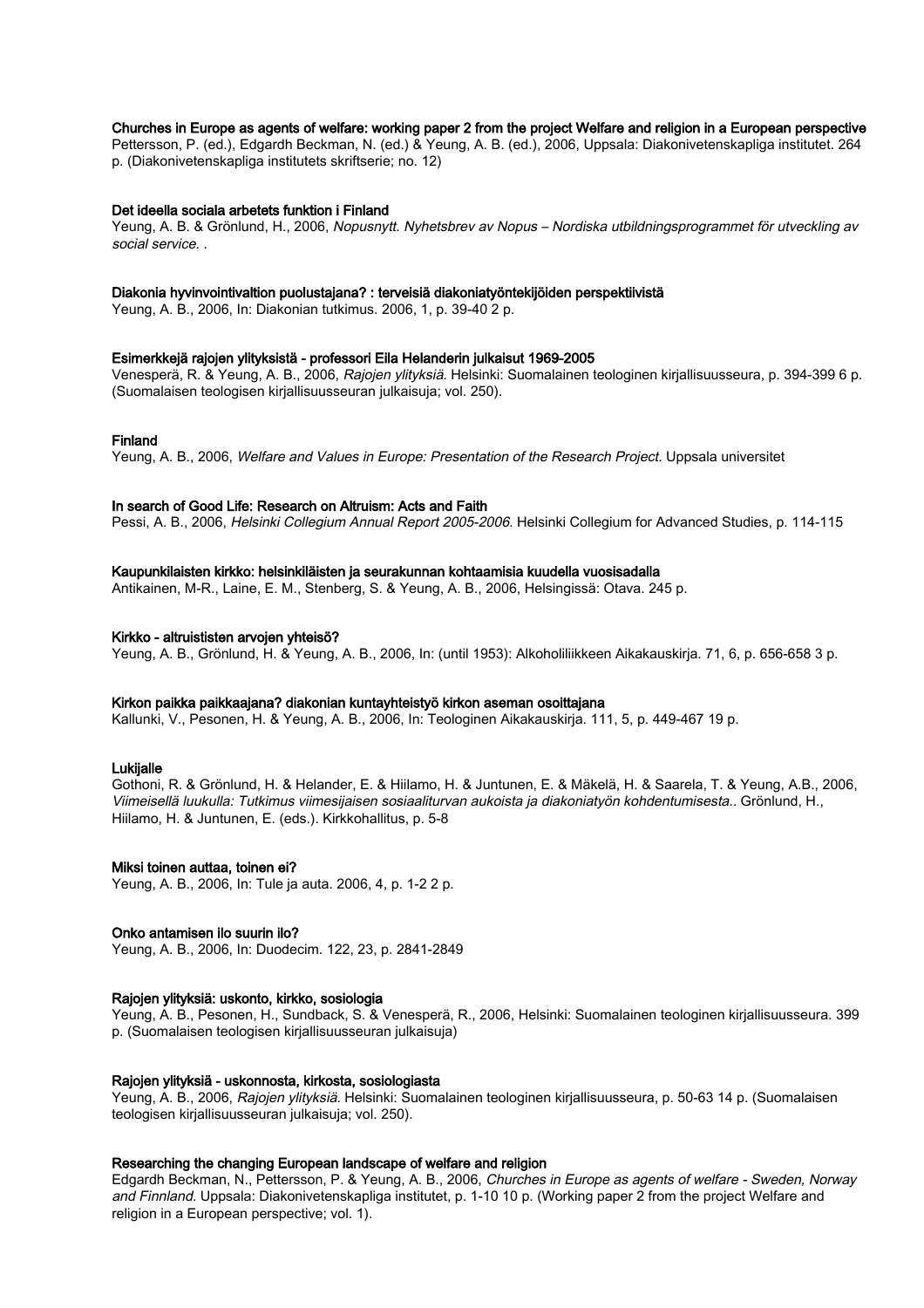### Suomalainen vapaaehtoistoiminta tänään

Yeung, A. B., 2006, In: Capitol : Kuopion hiippakunnan tiedote . 2006, 2, p. 8-10 3 p.

#### Suomi vapaaehtoistoiminnan eturintamassa

Suviranta, A. & Yeung, A. B., 2006, In: Diakonia. 2006, 5, p. 12-13 2 p.

#### The Finnish Lutheran Church as an agent of welfare - the case of Lahti

Yeung, A. B., 2006, Churches in Europe as agents of welfare - Sweden, Norway and Finland. Uppsala: Diakonivetenskapliga institutet, p. 142-203 62 p. (Working paper 2 from the project Welfare and religion in a European perspective; vol. 1).

## The Role of Voluntary Social Work in Finland

Yeung, A. B. & Grönlund, H., 2006, In: Nopusnytt.

#### Tutkielmat julkisuuteen -opas

Lumijärvi, J. & Yeung, A. B., 2006, [Helsinki]: Helsingin yliopisto. 23 p.

#### Vastuunkannon aika : vapaaehtoistoiminta : puhtaita suhteita vai sosiaalista liimaa?

Yeung, A. B., 2006, In: Aseman lapset. 2006, 1, p. 6-7 2 p.

#### Voiko innovatiivisuuteen johtaa? - johtajuus kirkon diakonia- ja vapaaehtoistyössä

Yeung, A. B., 2006, Innovatiivinen työote diakoniassa. Helsinki: Diakonia Kirkkohallitus, diakonia ja yhteiskuntatyö, p. 71- 82 12 p. (Diakonian vuosikirja; vol. 2006).

#### Welfare and Religion in European Perspective

Yeung, A. B. & Middlemiss, M., 2006, "Religion and the Individual": Papers for BSA Sociology of Religion Study Group: Annual Conference. p. 16-17

#### Welfare and Values in Europe: State of the Art in Finland

Grönlund, H., Helander, E. & Yeung, A. B., 2006, Uppsala: DVI.

#### Ääntä ja luottamusta: onko sitä? Luottamushenkilöt Helsingin seurakuntayhtymässä kolmannella vuosituhannella.

Yeung, A. B. & Antikainen, M-R., 2006, Kaupunkilaisten kirkko: Helsinkiläisten ja seurakunnan kohtaamisia kuudella vuosisadalla.. Otava, p. 181

#### Altruismi: antamisen lahja Suomen evankelis-luterilaisessa kirkossa

Saari, J., Kainulainen, S. & Yeung, A. B., 2005, Helsinki: Yliopistopaino. 249 p.

#### Diakoniatyö nyky-yhteiskunnan ristipaineessa

Yeung, A. B., 2005, In: Crux. 2005, 6, p. 30-32 3 p.

#### Diakoniatyön identiteetti tänään?

Yeung, A. B., 2005, In: Diakonia. 5, p. 47-49 3 p.

#### Esipuhe

Nylund, M. & Yeung, A. B., 2005, Vapaaehtoistoiminta: anti, arvot ja osallisuus . Tampere : Vastapaino, p. 7-9 3 p.

## Finland 2004: Welfare and religion in European perspective: presentation of the research project

Yeung, A. B., 2005, Welfare and religion. Uppsala: Diakonivetenskapliga institutet, p. 7 1 p. (Diakonivetenskapliga institutets skriftseries; vol. 10).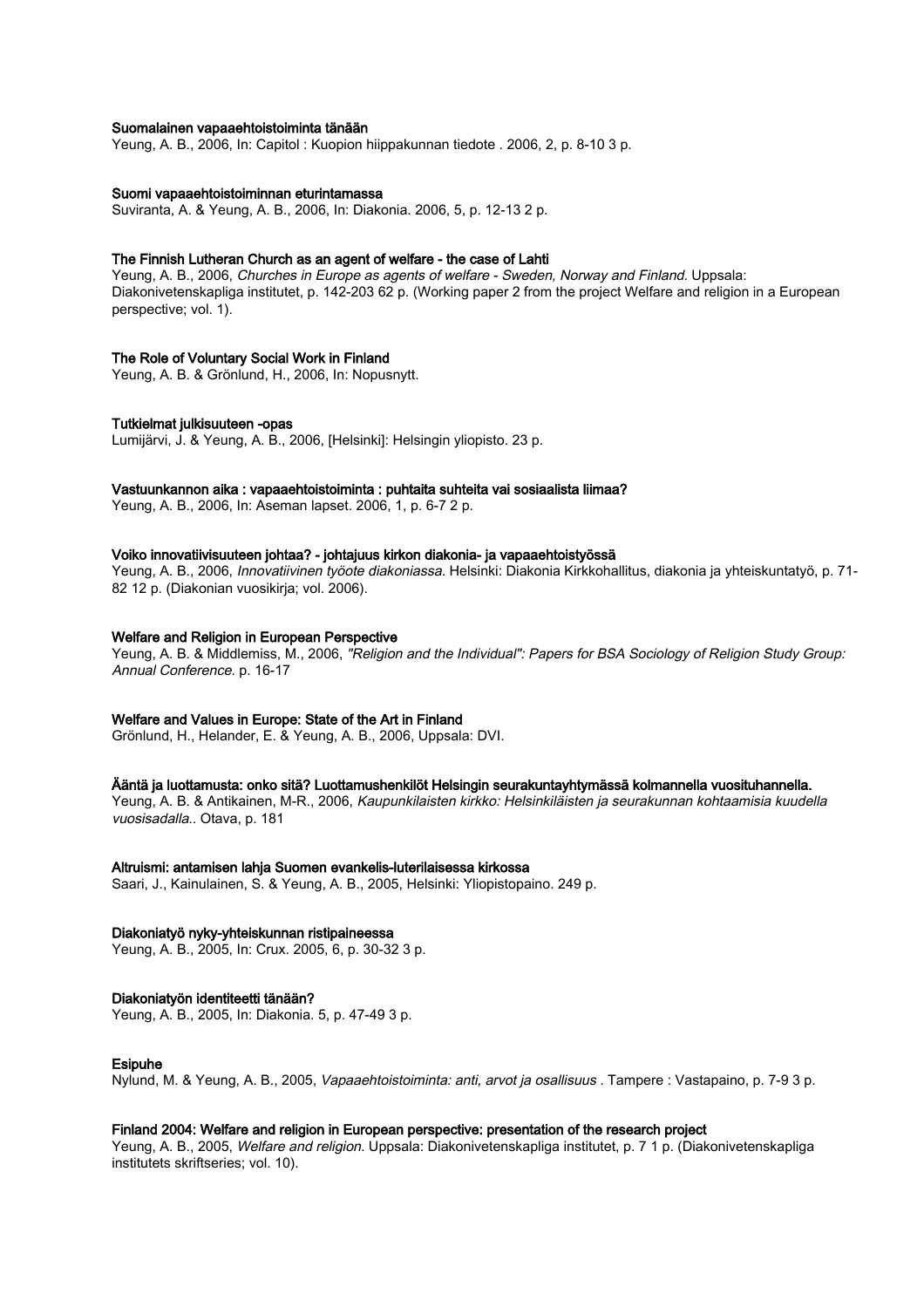## Kuinka lähestyä uskontoa ja hyvinvointia eurooppalaisesta perspektiivistä? Tutkimushankkeen esittely

Yeung, A. B., 2005, In: Diakonian tutkimus. 2005, 1, p. 52-55

## Miksi vapaaehtoistoimintaan?

Yeung, A. B., 2005, In: Kansalaisfoorumi.

## Nuoret ja vapaaehtoistyö - mahdoton yhtälö?

Yeung, A. B., 2005, In: Kansalaisfoorumi. 2005, p. 8-9 2 p.

#### Nuorten aikuisten arvot, asenteet ja osallisuus

Yeung, A. B. & Grönlund, H., 2005, Vapaaehtoistoiminta. Tampere: Vastapaino, p. 167-193 27 p.

## Seurakuntien vapaaehtoistoiminta - rakennuselementtejä kohtaamiseen ja yhteisöllisyyteen

Yeung, A. B., 2005, Anno Domini. Lahti: Lahden Diakoniasäätiö, Lahden diakonian instituutti, p. 45-58 14 p. (Diakoniatieteen vuosikirja; vol. 2005).

#### Social Engagement and Religion in Scandinavian Perspective

Yeung, A. B., 2005, XIXth World Congress of the International Association for the History of Religion: Book of Abstracts. p. 319-320

## Socijalni kapital u crkvenom volonterstvu

Yeung, A. B., 2005, In: Revija za socijalnu politiku. 2005, 2, p. 215-235 21 p.

## Suomalainen vapaaehtoistyö kansainvälisessä kentässä

Yeung, A. B., 2005, In: Kansalaisfoorumi.

## The Preliminary Findings of the Finnish Case

Yeung, A. B., 2005, Concepts of the Third Sector: First European Conference of EMES and ISTR: Book of Abstracts. p. 150-151 2 p.

#### Tutkimustyökaluja vapaaehtoismotivaation mysteeriin

Yeung, A. B., 2005, Vapaaehtoistoiminta. Tampere: Vastapaino, p. 83-103 21 p.

#### Vapaaehtoistoiminnan timantti: miten mallintaa motivaatiota?

Yeung, A. B., 2005, Vapaaehtoistoiminta. Tampere: Vastapaino, p. 104-125 22 p.

#### Vapaaehtoistoiminta: anti, arvot ja osallisuus

Nylund, M. (ed.) & Yeung, A. B. (ed.), 2005, Tampere: Vastapaino. 324 p.

## Vapaaehtoistoiminta - puhtaita suhteita vai sosiaalista liimaa?

Yeung, A. B., 2005, In: Kansalaisfoorumi.

## Vapaaehtoistoiminta ja muuttuvat sosiaaliset suhteet

Yeung, A. B., 2005, Käytännöllinen teologia - teoriaa vai käytäntöä?. Helsinki: Suomalainen teologinen kirjallisuusseura, p. 100-112 13 p.

## Vapaaehtoistoiminta osana kansalaisyhteiskuntaa - ihanteita vai todellisuutta? tutkimustiivistelmä

Yeung, A. B., 2005, In: Kansalaisfoorumi.

#### Vapaehtoisuuden anti, arvot ja osallisuus murroksessa

Nylund, M. & Yeung, A. B., 2005, Vapaaehtoistoiminta: anti, arvot ja osallisuus. M. N. . A. B. Y. (ed.). Tampere: Vastapaino, p. 13-38 26 p.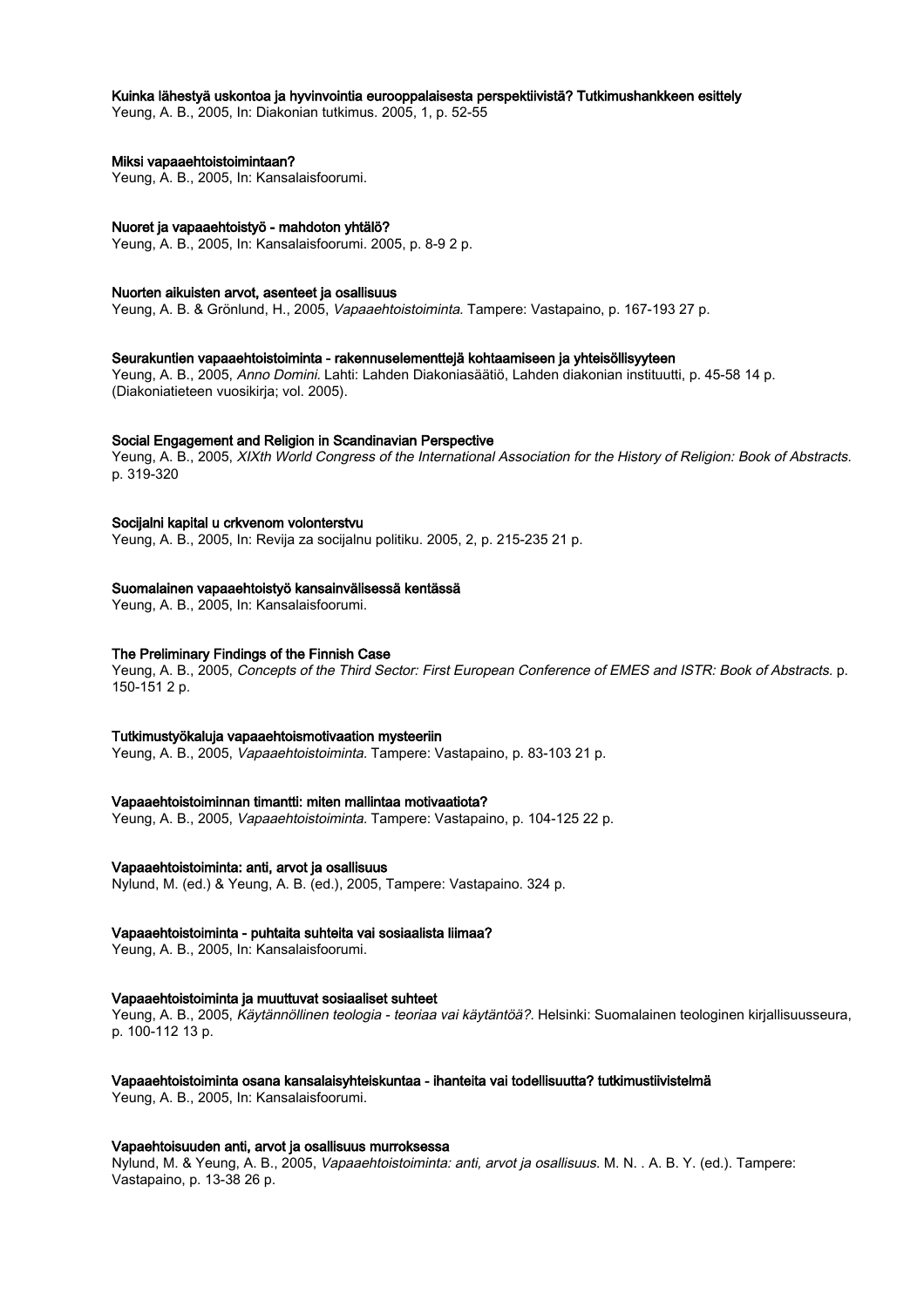## Welfare and religion in European perspective: a comparative study of the role of the churches as producers of welfare within the social economy

Yeung, A. B., 2005, Concepts of the Third Sector: The European Debate on Civil Society. p. 147-149

#### Yksilöllisesti yhdessä: vapaaehtoistoiminta myöhäismodernina aikana: Suomen kirkon sosiaalinen työ

Yeung, A. B., 2005, Toivon tähden: puheenvuoroja sielunhoidosta ja vapaaehtoistoiminnasta : käytännöllisen teologian laitoksen vuosikirja 2005. Helsingin yliopisto, Käytännöllisen teologian laitos, Vol. 109. p. 137-149 13 p.

## Vapaaehtoistoiminta ja muuttuvat sosiaaliset siteet

Yeung, A. B., 31 Dec 2004, In: Kansalaisfoorumi. , 3 s

An Intricate Triangle: Religiosity, Volunteering, Social Capital. European Perspective: the Case of Finland. Yeung, A. B., 2004, In: Nonprofit and Voluntary Sector Quarterly. 33, 3, p. 401-422

Civil Society, Social Capital and Volunteering in Finland. Contemporary Trends in Finnish Volunteering Pessi, A. B., 2004, In: Nordic Journal of Religion and Society. 16, 1, p. 63-80

# Hyvinvointi ja uskonto eurooppalaisessa perspektiivissä

Pessi, A. B., 2004, Kritiikin paikka. Sosiologipäivät Jyväskylässä. . Vol. 61.

#### Individually together: volunteering in late modernity: social work in the Finnish church

Pessi, A. B. & Yeung, A. B., 2004, Helsinki: The Finnish Federation for Social Welfare and Health.

#### Social Capital in Church-Related Volunteerism

Pessi, A. B., 2004, Unknown host publication. p. 141-172

#### The Octagon Model of Volunteer Motivation: Results of a Phenomenological Analysis

Yeung, A. B., 2004, In: Voluntas. 15, 1, p. 21-46 26 p.

## The Octagon Model of Volunteer Motivation

Yeung, A. B., 2004, The Causes and Consequences of Contemporary Moralities: 66th annual Meeting of Association for the Sociology of Religion. p. 70 1 p.

#### Uskontososiologia: Työryhmän kooste, uskontososiologia

Pessi, A. B., Yeung, A. B. & Niemelä, K., 2004, In: Sosiologia. 41 (2004), 2, p. 171-172

## Vapaaehtoistoiminta ja nykypäivän sosiaaliset suhteet

Pessi, A. B. & Yeung, A. B., 2004, In: Kansalaisfoorumi. 2004

## Welfare, Church and Gender in Finland

Pessi, A. B., 2004, Welfare, Church and Gender in Eight European Countries. Beckman, N. (ed.). Diakonivetenskapliga institutet, p. 103-151

#### Kirkko, vapaaehtoistoiminta ja sosiaalinen pääoma

Yeung, A. B., 14 Feb 2003, Muutoksen tulkkina: Kirkot ja uskonnollinen elämä osana yhteiskuntaa. Helander, E. (ed.). Helsinki: Kirjapaja, p. 306-319 14 p. (Käytännöllisen teologian laitoksen julkaisuja; no. 106).

## Church and Civil Society in Finland: The Role of the Evangelical Lutheran Church in Promoting Social Welfare and Social **Capital**

Pessi, A. B., 2003, The Role of Faith-Based Organizations in the Social Welfare System: Independent Sector Spring Research Forum. Lupu, I. C., Schulmann, J. & Steuerle, C. E. (eds.). Roundtable on Religion and Social Welfare Policy, p. 537-546 20 p.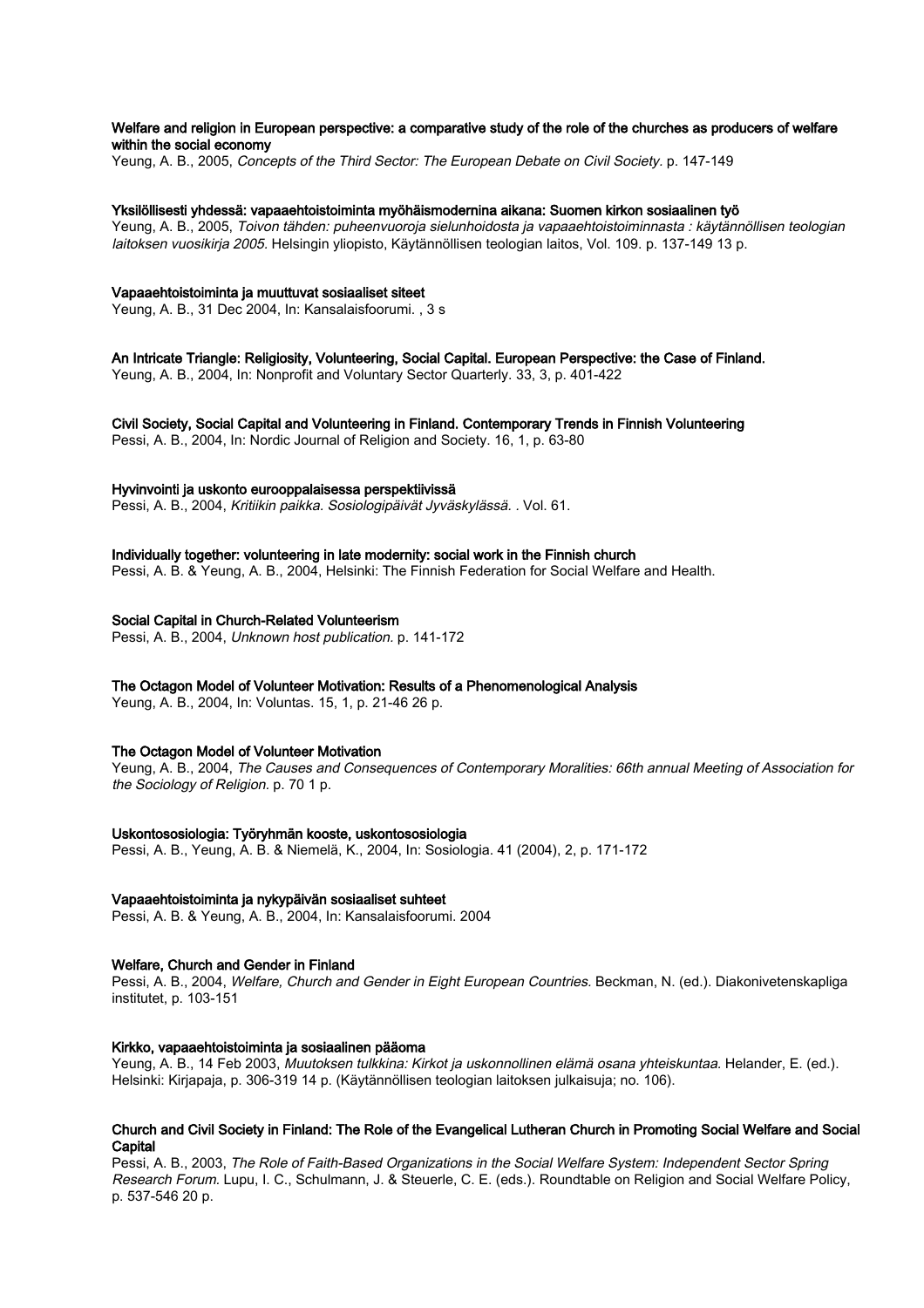## Intriguing Triangle: Voluntary Work, Religion and Social Capital.

Yeung, A. B., 2003, Religion and Generations: Handbook of the XXVIIth ISSR Conference. p. 205-206 2 p.

## Sosiaalinen pääoma vapaaehtoistoiminnassa

Pessi, A. B., 2003, In: Futura. 22, 3, p. 5-23 19 p.

#### The Re-emergence of the church in the Finnish public life? Christian social work as an indicator of the public status of the church

Yeung, A. B., 2003, In: Journal of Contemporary Religion. 18, 2, p. 197-211 15 p.

#### Civil Society, Social Capital and Volunteering in Finland

Yeung, A. B., 2002, Conference Volume for the Fifth International Conference of the International Society for Third-Sector Research. International Society for Third-Sector Research, p. 206-207 2 p. (Conference Working Papers Series; no. 3).

#### Nuorten osallisuus vapaaehtoistoiminnassa ja seurakunnassa.

Pessi, A. B., 2002, Lapset, nuoret ja aikuiset toimijoina.: Artikkeleita osallisuudesta.. Gretschel, A. (ed.). Helsinki: Kuntaliitto, p. 76-89

## Vapaaehtoistoiminta osana kansalaisyhteiskuntaa - ihanteita vai todellisuutta? tutkimus suomalaisten asennoitumisesta ja osallistumisesta vapaaehtoistoimintaan

Pessi, A. B. & Yeung, A. B., 2002, Helsinki: Sosiaali- ja terveysjärjestöjen yhteistyöyhdistys YTY,.

## Manifold motives for volunteerism: A study on the motives of the people inspired to volunteer by a Salvation Army advertisement

Pessi, A. B., 2001, In: Journal für Psychologie. 9, 3, p. 37-47

#### Uskontososiologian kansainvälisiä tuulia

Pessi, A. B. & Yeung, A. B., 2001, In: Käyte : Käytännöllisen teologian laitoksen tiedote.. 2001, 5, p. 20-21

#### Vapaaehtoiset - vuosituhannen voimavara

Pessi, A. B. & Yeung, A. B., 2001, In: Käyte : Käytännöllisen teologian laitoksen tiedote.. 2001, 3

#### Vapaaehtoisten motivointi ja rekrytointi

Pessi, A. B. & Ruskomaa, L. (ed.), 2001, Vapaaehtoistoiminta lapsiperhe-projektissa: kokemuksia ja kehittämisehdotuksia. Ruskomaa, L. (ed.). Helsinki: Mannerheimin lastensuojeluliitto

#### Vapaaehtoistoiminta - osa suomalaista kansalaisyhteiskuntaa

Pessi, A. B. & Yeung, A. B., 2001, In: Sosiaaliturva. 89 (2001), 18, p. 20-22

#### Volunteering in building a civil society? Contemporary trends in Finnish volunteering

Yeung, A. B., 2001, Frivillighedens forskellige ansigter: Papers presenteret ved Nordisk forkerkonference om "Den frivillige sektor i Norden".

#### Why volunteer? a study of the motives of volunteers in the Salvation Army

Pessi, A. B. & Yeung, A. B., 2001, In: Nordic Journal of Religion and Society. 14 (2001), 1, p. 53-60

## A will to volunteer: a research on motives of the people inspired to volunteer by an add of the Salvaltion Army

Pessi, A. B. & Yeung, A. B., 2000, Unknown host publication. p. 180-182

#### Motives for Volunteering

Pessi, A. B., 2000, Papers for Nordic Conference in Sociology of Religion.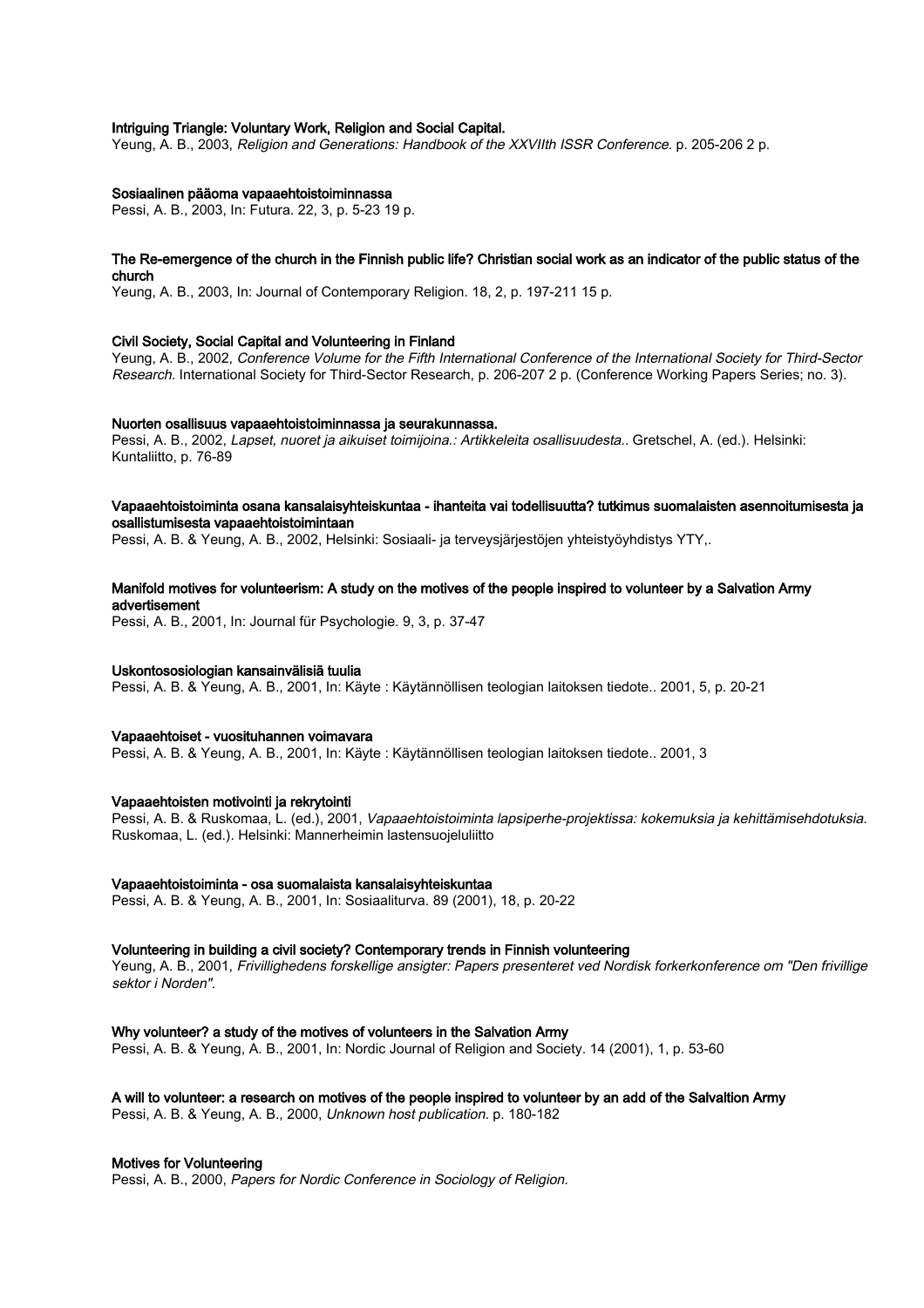#### Valmiina vapaaehtoistyöhön

Pessi, A. B., Kuorikoski, A. (ed.) & Moisio, M. (ed.), 2000, Kantavalle pohjalle: Käytännöllisen teologian laitoksen vuosikirja 2000.. Helsinki, p. 73-85 12 p.

Valmiina vapaaehtoistoimintaan

Pessi, A. B., 1999

Valmius vapaaehtoistyöhön: tutkimus Pelastusarmeijan mainoskampanjan innoittamista vapaaehtoistyöntekijöistä Pessi, A. B. & Yeung, A. B., 1999, [Helsinki]: Sosiaali- ja terveysturvan keskusliitto.

# Prizes

Dissertation Award Pessi, Anne Birgitta (Recipient), Apr 2005

## Dissertation award

Pessi, Anne Birgitta (Recipient), Jun 2006

Doctor Primus Pessi, Anne Birgitta (Recipient), May 2005

Emerging Scolar Award Pessi, Anne Birgitta (Recipient), Nov 2005

## European Commission Erasmus+ Programme Success Story Award for the project Europe Engage

Grönlund, Henrietta (Recipient), Nortomaa, Aura (Recipient), Spännäri, J. A. (Recipient), Pessi, Anne Birgitta (Recipient) & Hopia, A. (Recipient), 2018

## Helsinki Challenge 2017 semifinalist

Pessi, Anne Birgitta (Recipient), 2017

## Hyvä työ -palkinto

Pessi, Anne Birgitta (Recipient), 2018

James Gregory Lecturer on Human Flourishing, 2018

Pessi, Anne Birgitta (Recipient), 1 Oct 2018

## Jutikkala Prize

Pessi, Anne Birgitta (Recipient), 14 Oct 2013

Nils Klim award Pessi, Anne Birgitta (Recipient), Sep 2008

Nordic Academic Exchange Fund grant Pessi, Anne Birgitta (Recipient), Oct 2004

Science Foundation Grant for a Gifted Young Researcher Pessi, Anne Birgitta (Recipient), Mar 2000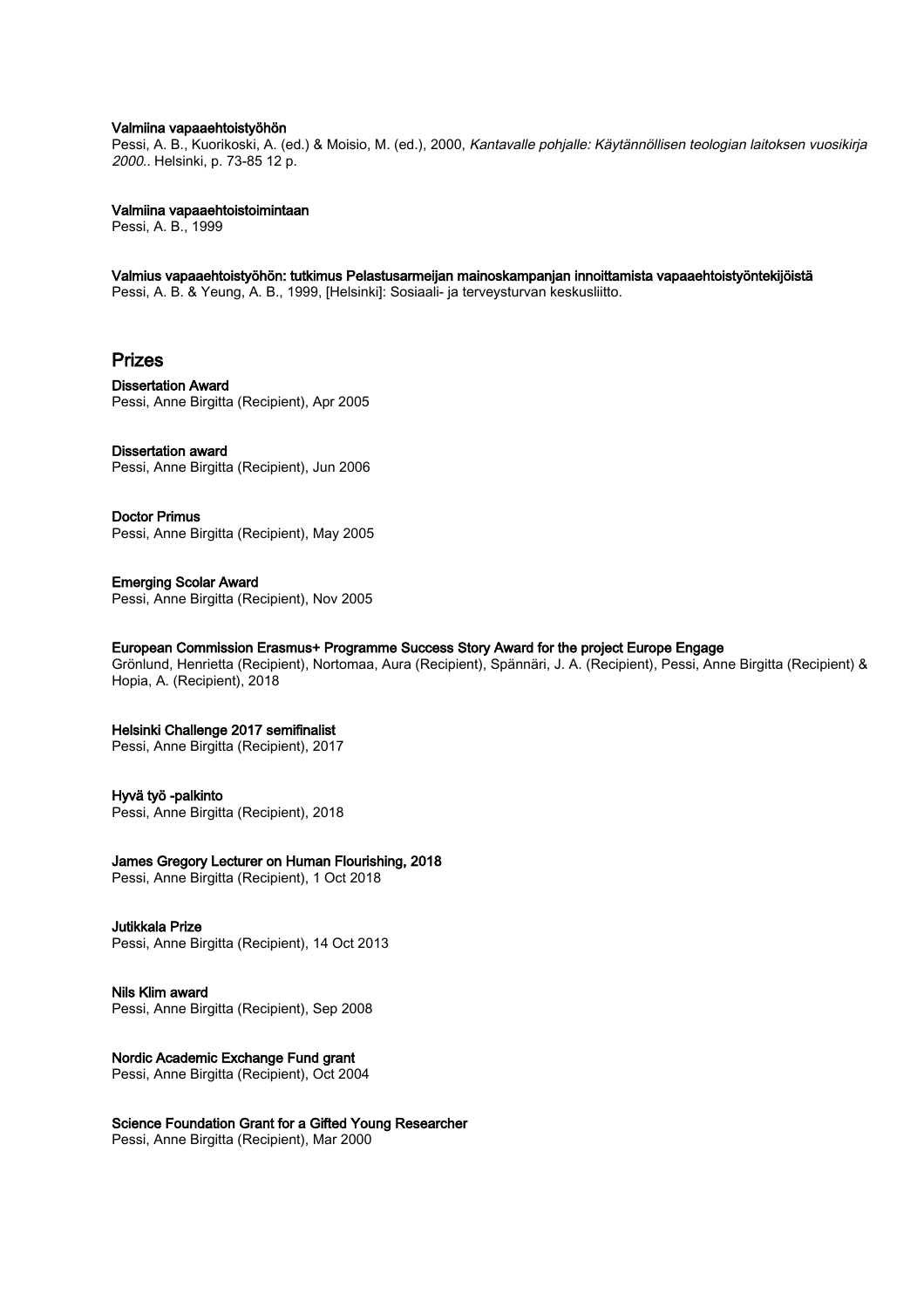Virginia Hodgkinson Research Book Prize (The Palgrave Handbook of Global Philanthropy, Pamala Wiepking & Femida Handy eds.)

Grönlund, Henrietta (Recipient) & Pessi, Anne Birgitta (Recipient), 2016

## Vuoden puhuja -ehdokkuus, Speakersforum

Pessi, Anne Birgitta (Recipient), 2020

# Awards (funding wbs)

## CoPassion/Nordea: CoPassion/Nordea

Pessi, A. B. Nordea Pankki Suomi Oyj: €25,000.00  $01/01/2016 \rightarrow 31/12/2018$ 

# Projects

## Church in Today's European Society

Helander, E., Lehtinen, S., Grönlund, H., Kallunki, V., Pessi, A. B., Zrinscak, S. & Pöyhönen, P. 01/01/2011 → 31/10/2015

## Churches and the European Union

Helander, E., Kallunki, V., Aukee, M., Lehtinen, S., Grönlund, H., Pessi, A. B. & Räsänen, A. 01/01/2003 → 31/12/2007

### CoCare: Cooperation in care. Meaning systems, chances and conflicts (CoCare)

Pessi, A. B., Grönlund, H., Spännäri, J., Salonen, A. S., Paakkanen, M. & Rieppo, S. SUOMEN AKATEMIA 01/09/2014 → 31/08/2018

## Europe Engage

Grönlund, H., Nortomaa, A., Spännäri, J., Pessi, A. B., Opazo, H., Aramburuzabala, P. & McIlrath, L. 01/01/2015 → 31/12/2017

#### Exploring the Place of Faith Based Organisations in Civil Society in a Europe in Turmoil

Pessi, A. B., Lehtinen, S., Middlemiss Le Mon, M., Pettersson, P. & Leis Peters, A.  $01/01/2014 \rightarrow 31/01/2016$ 

## GGTC: Global Generosity in Times of Crisis

Grönlund, H. & Pessi, A. B.  $01/05/2020 \rightarrow ...$ 

#### Human Mortality (Argumenta Project, Finnish Cultural Foundation 2011–2013)

Pihlström, S., Heinämaa, S., Pessi, A. B., Peräkylä, A., Knuuttila, S., Saarinen, R., Vainio, S. & Hänninen, J.  $01/01/2011 \rightarrow 01/05/2013$ 

#### Institutions of Good Life - Different yet Similar: Church and Corporate Social Responsibility as Horizons of Significance

Pessi, A. B. SUOMEN AKATEMIA 01/08/2008 → 30/06/2014

## Mortality – Kuolevaisuus

Pihlström, S., Knuuttila, S., Saarinen, R., Heinämaa, S., Pessi, A. B., Kivistö, S., Peräkylä, A., Vainio, S. & Hänninen, J. 20/11/2013 → 20/02/2014

#### Protestant Roots of Finnish National Identities

Sinnemäki, K., Portman, A., Nelson, R., Karlsson, F., Pirttilä-Backman, A., Sumiala, J., Knuutila, J., Laine, E., Laine, T., Saarinen, R., Pessi, A. B., Lauha, A., Stenius, H., Meinander, H., Pihlström, S., Helkama, K., Hakkarainen, M., Slotte, P.,